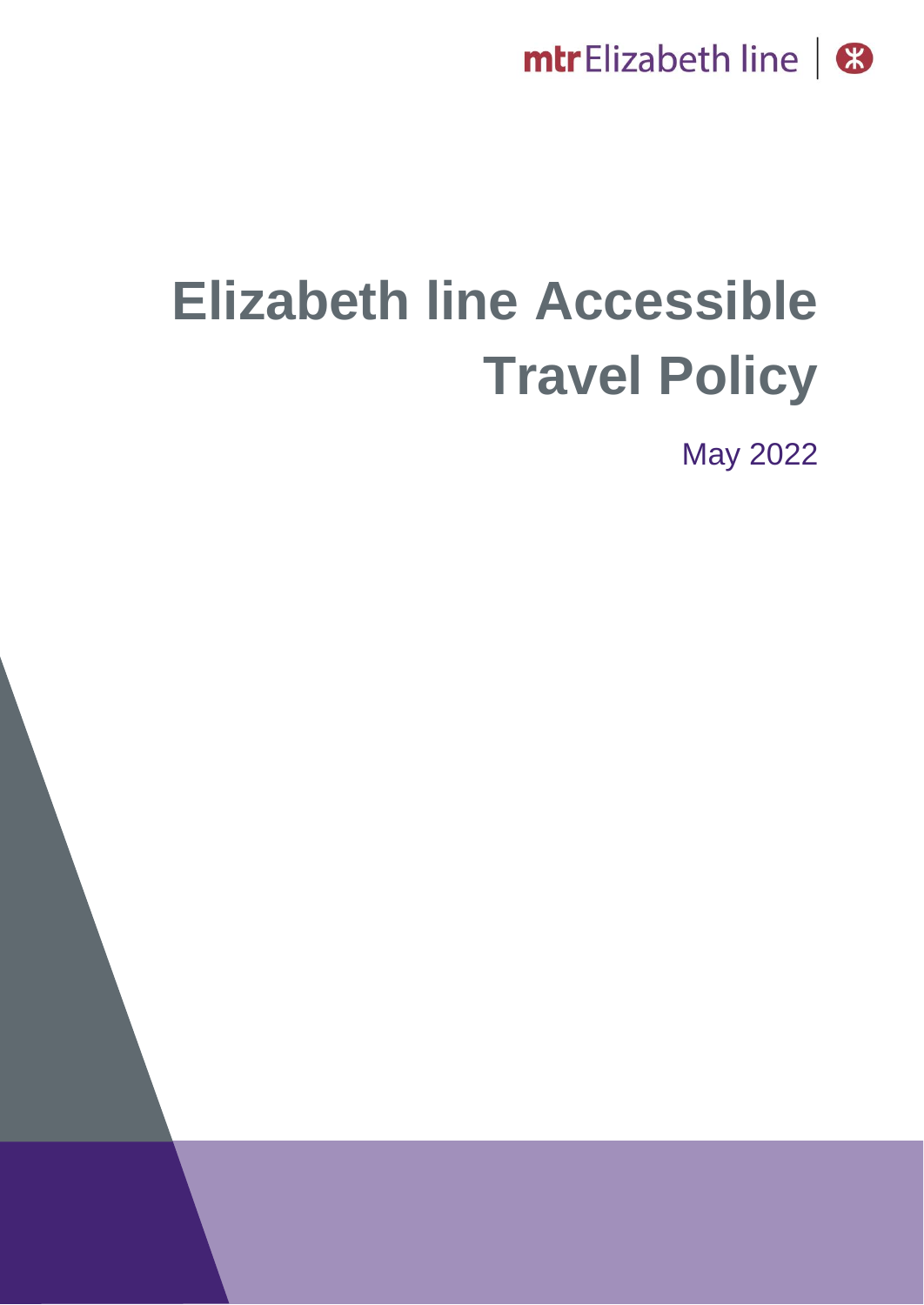## **Contents**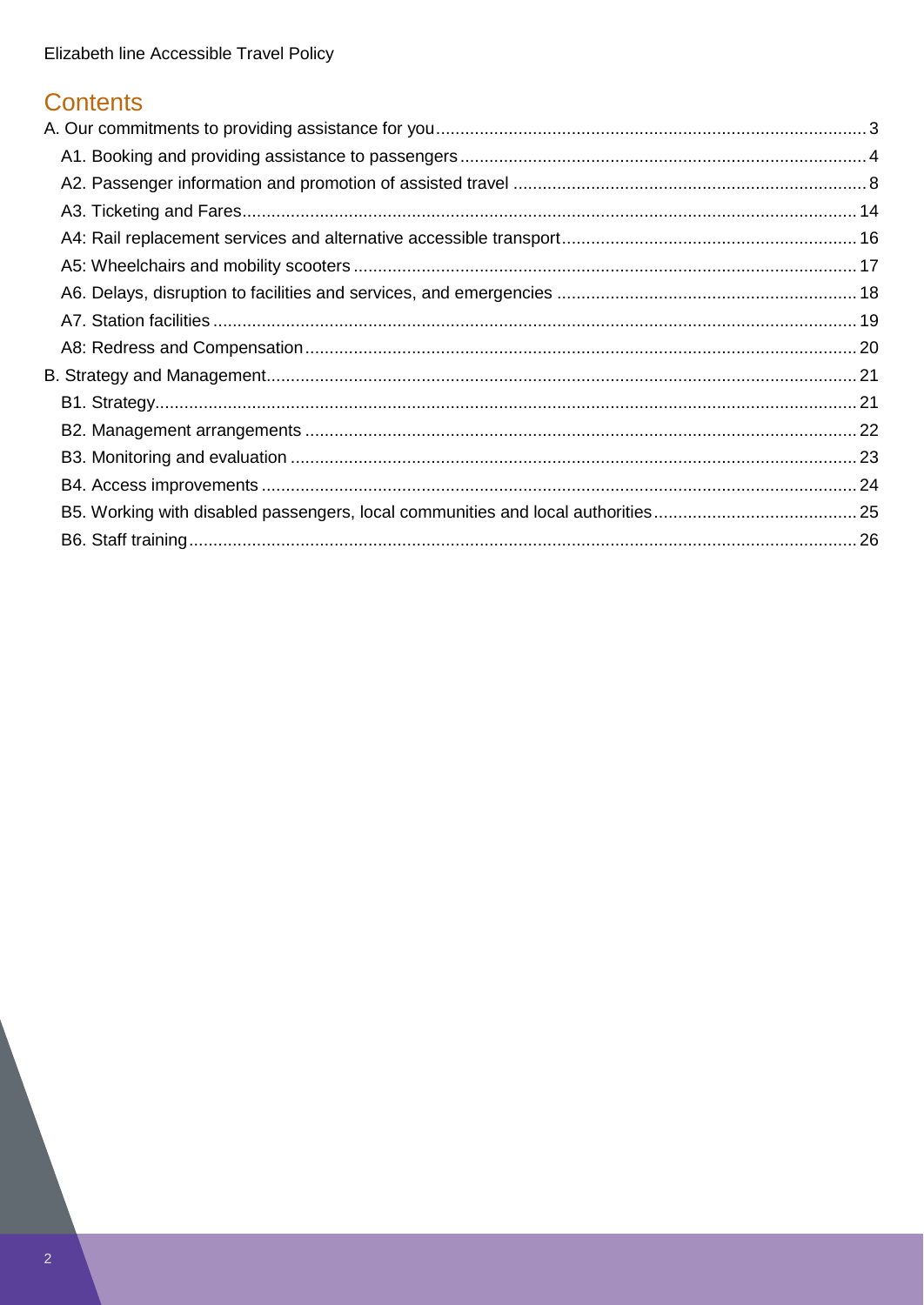## <span id="page-2-0"></span>**A. Our commitments to providing assistance for you**

The Elizabeth line takes its obligations to improve accessibility seriously. We recognise that our customers may have different requirements when they travel with us and we are committed to making their journey as easy as possible. We understand the importance of accessible travel on public transport and appreciate the independence and mobility it can offer elderly and disabled customers. Therefore, we strive to deliver excellent customer service for all our customers. We have made considerable improvements over the past couple of years to decrease and remove the barriers that disabled customers face (such as poor communication and attitude), and to improve physical access to the network. Our aim is to make it easier for all of our customers to access and use the network safely and in confidence.

This policy document is designed to complement our customer leaflet entitled, 'Making Rail Accessible: Helping older and disabled customers', and is available at all stations, as well as on our website: [tfl.gov.uk/accessguides](https://tfl.gov.uk/forms/12387.aspx?cid=accessguides)

In this document, we provide information to help passengers understand how we plan to meet expectations when using Elizabeth line services. We explain how to find details of the assistance, facilities and information you will need to help you to plan your journey. Assistance is available for, but not limited to, passengers with:

- mobility disabilities
- visual or auditory disabilities
- learning disabilities
- mental health conditions
- autism/neurodiversity
- those with non-visual disabilities which may not be immediately apparent to others
- older people
- those accompanying disabled children in pushchairs or wheelchairs
- those who's mobility is impaired through temporary or long term conditions
- disabled customers requiring assistance with luggage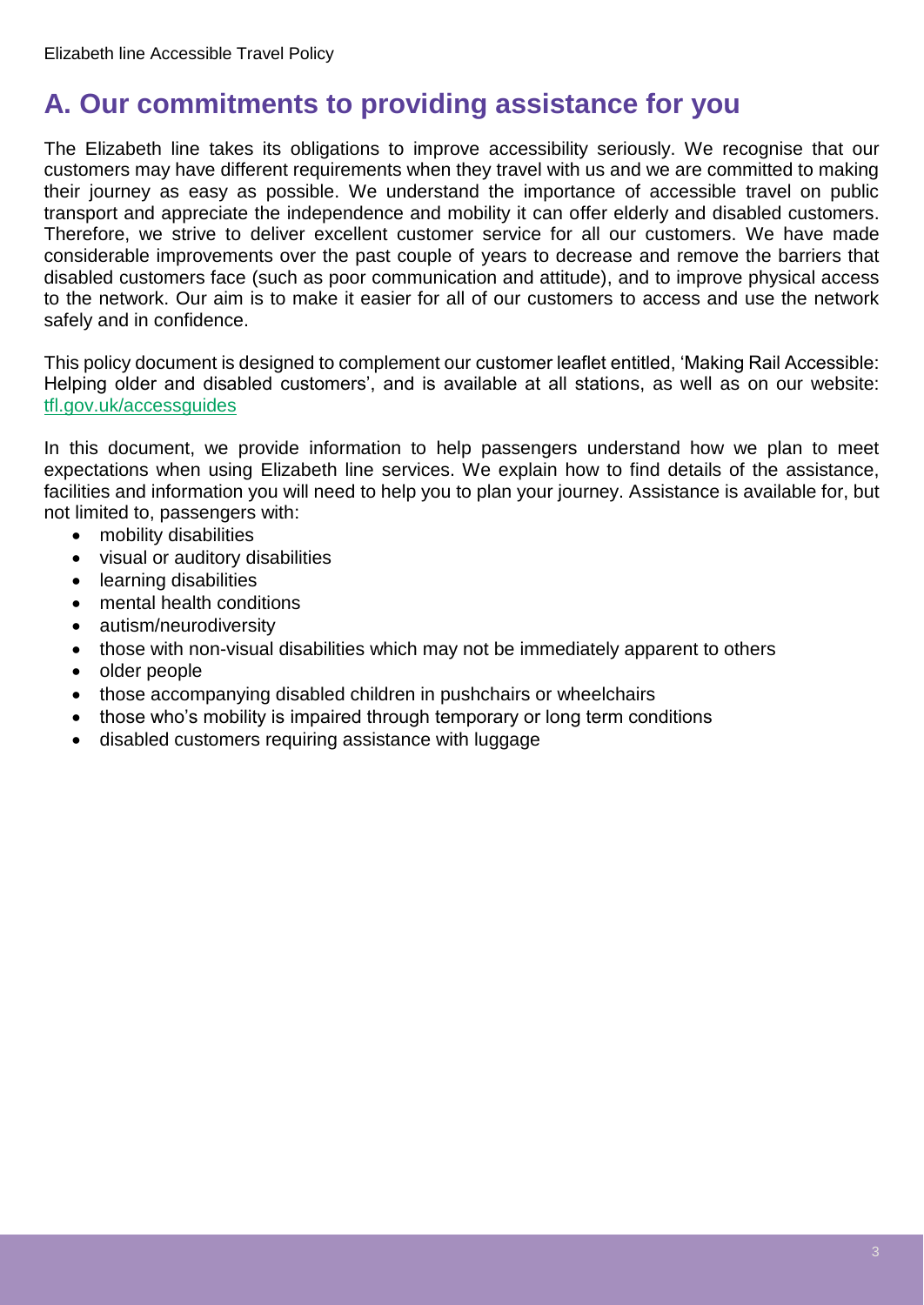## <span id="page-3-0"></span>**A1. Booking and providing assistance to passengers**

We have staff at all our stations from first to last train, who are able to provide the following assistance to older and disabled customers:

- Assistance with planning your journey
- Assistance with boarding and alighting (including the manual boarding ramp if required)
- Deployment of manual boarding ramps for wheelchair and mobility scooters
- Assistance with transferring between trains or other types of onward transport calling at our stations
- Assistance with ticket enquiries and station facilities

Our staff are unable to assist with your personal care before, during or after your journey. This includes help with eating, drinking, using the toilet, taking medication or accompanying passengers when on board. We encourage you to ensure that you have sufficient care or support before travelling on our services.

You do not have to pre-book assistance to use the Elizabeth line as we operate a turn-up-and-go service. More information can be found at Transport for London Conditions of Carriage (Bus and Underground Services): [content.tfl.gov.uk/tfl-conditions-of-carriage](https://content.tfl.gov.uk/tfl-conditions-of-carriage.pdf)

However, you are welcome to book in advance as part of the National Passenger Assist service. Assistance can be booked on Elizabeth line services and for other train operating companies by contacting the Transport for London (TfL) contact centre. To pre-book assistance you should do so by:

Assisted travel service opening hours and contact details:

Phone: 0343 222 2000 (TfL call charges) Open 24 hours every day (except Christmas Day) Textphone: (18001) 0343 222 1234\* (for people with hearing impairments) Online: [tfl.gov.uk/help-and-contact](https://tfl.gov.uk/help-and-contact/)

National Rail Enquiries, 24 hours a day Phone: 0800 0223720 Text:60083 Textphone/minicom: 0845 60 50 600

#### *A1.1. Passenger Assist*

Passenger Assist is a national system supported by all train-operating companies. This allows operators to make necessary arrangements to assist passengers with barriers to travel. We are committed to using Passenger Assist alongside Turn Up and GO (TUAG) and will fulfil our licence requirements in relation to disabled customers by working with other train companies and station operators to an agreed process. This will ensure that if a passenger's journey involves a change or connection onto other operators' services, assistance can be booked through the TfL Contact Centre as one point of contact.

The contact centre team will discuss your individual requirements and help you plan your route as well as advise on connecting modes of transport e.g. bus, tube and trams. This information can be sent to you by post on request and is also available to view online at TfL Journey Planner and on the National Rail Enquiries station web pages.

TfL journey planner can be used online or through the contact centre to plan journeys specifically for your needs. It offers train times, available routes, details on delays, station information and all different onwards travel modes in London. This tool provides you the best routes between stations, bus stops, piers, places of interest, addresses or postcodes in London. You can set the time you want to travel and whether you want to take the fastest route or the one with fewest changes or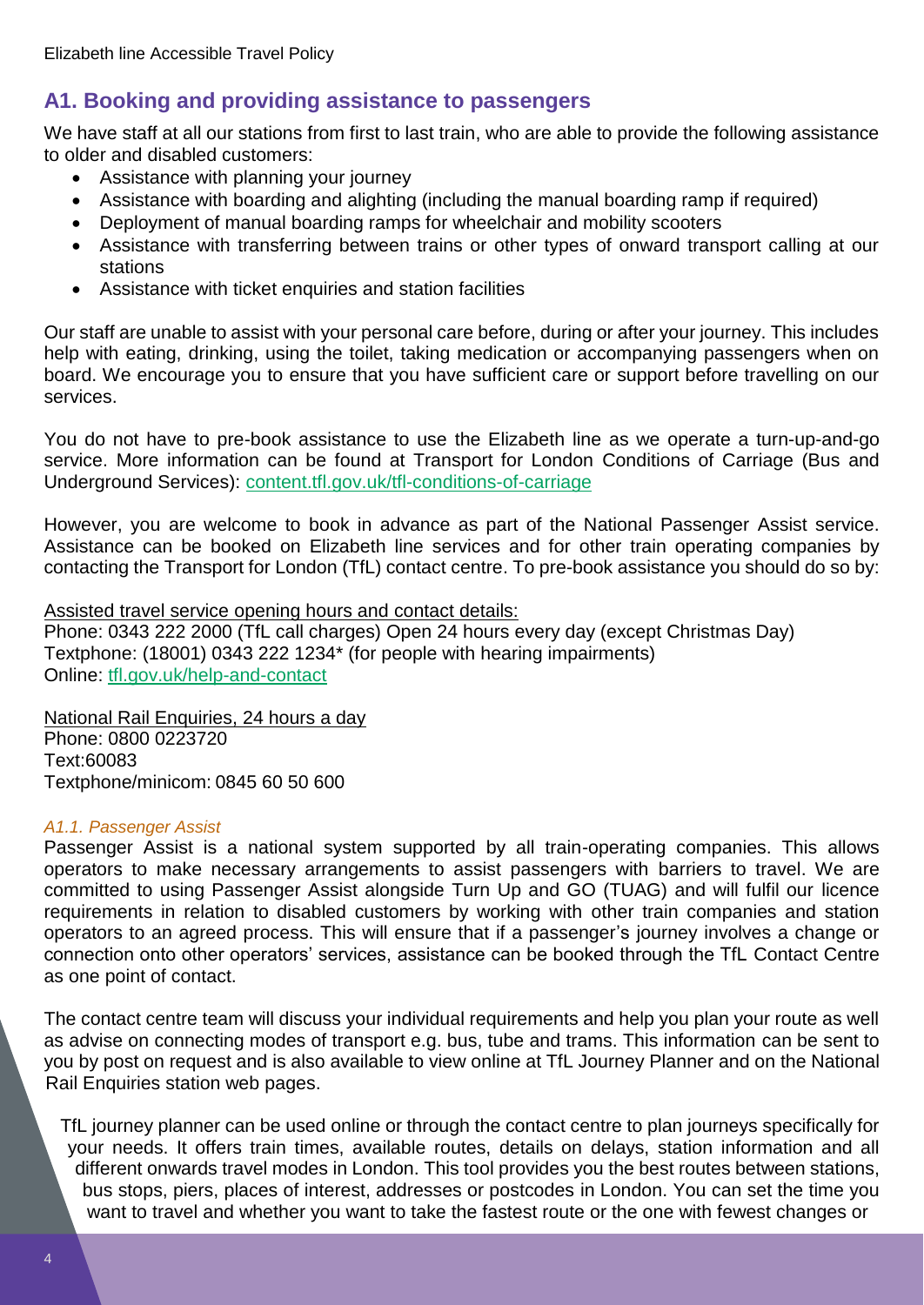Elizabeth line Accessible Travel Policy

least walking involved. There is a functionality you can select called 'accessibility and travel options' to say whether you can use stairs or escalators, which types of transport you like to use and how far you are prepared to walk. If you are unlikely to be able to manage the step or gap onto a train, select the option marked 'I need step-free access to the train, bus etc'. The journey planner will then create your ideal journey for your requirements. This can be found at [tfl.gov.uk/plan-a-journey.](https://tfl.gov.uk/plan-a-journey/?cid=plan-a-journey) The journey planner will also inform you if there are any disruptions, delays or emergencies on London services.

All bookings will be provided with a Passenger Assist reference number and booking confirmation via email (or post on request, if there is adequate time to send this to you). There is no need to take booking confirmation when travelling on Elizabeth line as there is always a member of staff available for assistance through TUAG.

There are no seat reservations on Elizabeth line services. Trains across our network have dedicated wheelchair bays and prominent priority seating, which are clearly signed. Staff will make every effort to ensure seats are obtained. If a wheelchair space is being used and is required by you, then staff will make every reasonable effort to relocate those using the space if required. The same applies for surrounding seats for companions and family members travelling with you. When purchasing tickets at our stations, where possible, seat reservations can be made other services. Advice on ticketing is available from both the contact centre and station staff.

Tickets can be purchased at all our stations at either ticket offices or ticket vending machines. You can view a list of our stations on the TfL website: [Travel-Information/stations-stops-and-piers](https://tfl.gov.uk/travel-information/stations-stops-and-piers/)

When assistance is required at a terminating station, staff will help you to alight from the train as soon as possible and in any event within 5 minutes of the train's arrival time. This will be highlighted when booking assistance.

#### *A1.2. Turn up and Go*

We know that passengers with barriers to travel want to have the option to travel more spontaneously, so we offer a Turn up and Go (TUAG) service at all Elizabeth line stations and those we serve. Our stations have fully trained staff available from first to last train and are encouraged to offer help to anyone who looks as though they might need assistance. If staff are not immediately visible, they can usually be found in the ticket hall or by the automatic ticket gates. Help points can be found throughout our network, by entrances/exits, next to facilities and on platforms to contact staff for information and assistance or in an emergency. All have induction loops to work with hearing aids.

Our station staff will make every reasonable effort to help you obtain a wheelchair space or priority seat for your journey since we do not operate a reservation service.

Our staff are equipped with radios, mobile phones and iPads to ensure that they have access to up-todate station accessibility information. On arrival, staff will ask relevant questions to determine the most appropriate journey, taking into consideration available facilities and step-free access. In addition, we are committed to applying the ORR's handover protocol alongside all other train-operating companies to increase the reliability of assistance and provide you with more confidence to travel.

Station staff will accompany passengers to the train and help with boarding. If needed, manual boarding ramps are available, at every station which will be deployed and assistance available if required.

There may be a slight delay in boarding if staff at the departure station cannot contact the receiving station to arrange alighting assistance. Staff will not board passengers without confirmation from destination stations to ensure missed assists do not occur. Our services are frequent, so the wait should not be too long. It is advisable to arrive 10 minutes in advance of departure to allow enough time for staff to correctly assist.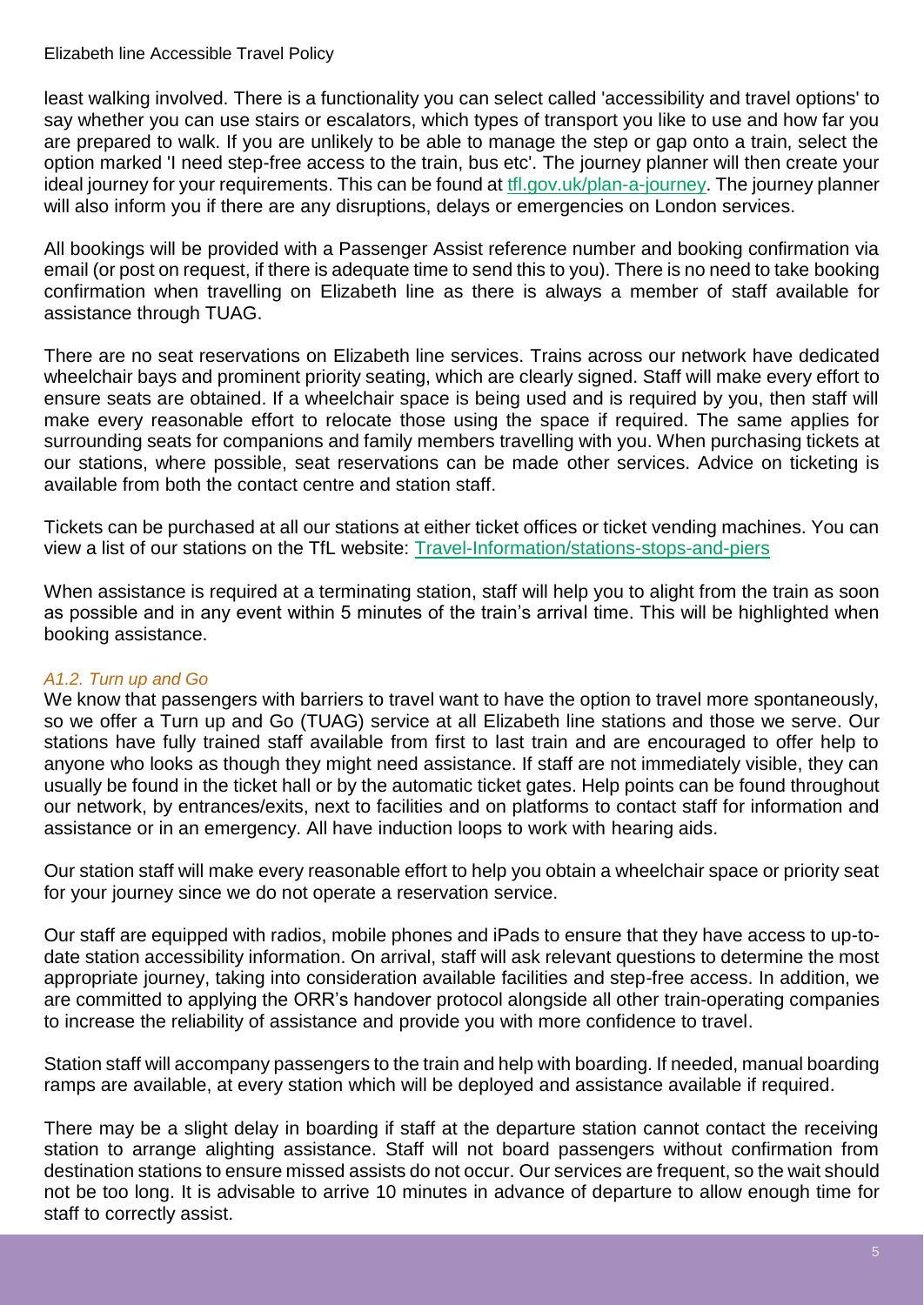#### *A1.3. Arranging assistance*

All staff members, at each station, have a dedicated station mobile, which is used solely for work purposes, including communicating assistance requirements. These numbers are available to all train operating companies to organise customer assistance between stations. When assistance is being organised between Elizabeth line stations only, staff use our radio system to contact each other. This allows for a quicker response, as it can be heard by multiple people and calls are automatically connected to the Elizabeth line's control who monitor journeys in case of service disruption occurring to increase reliability. When assistance is being organised between Elizabeth line stations and stations operated by other train companies, staff members will call ahead to ensure you are met by a member of staff. Likewise, we will ensure a staff member is always available to receive calls when other train companies call ahead to our stations.

The Elizabeth line are committed to continuously improving the assistance we offer, especially in how to make it more dependable for passengers. We are interested in developing a staff electronic application to share assistance information, working with our partners across the rail industry.

#### *A1.4. Booking notice periods*

There is no minimum advance booking period on the Elizabeth line as we operate a Turn Up and Go service. Although, if you are connecting with another train company, we recommend booking assistance in advance of your journey. Assisted journeys can be booked up to two hours before since April 2022, in line with ORR guidance.

#### *A1.5. Ramps*

Manual boarding ramps are available at all our stations and on-board trains to allow boarding and alighting and are regularly inspected to ensure safe usage. Whilst the ramps are specifically designed for assisting wheelchair and mobility scooter users, they are available to any passenger needing assistance. In this case, please advise a member of staff that you require a ramp. Our station staff are trained to assist with the boarding ramps and receive refresher courses annually.

The priority of our staff when offering accessibility assistance is the safety of the customer. The maximum weight the manual boarding ramps can hold is 300kg (you and your wheelchair / mobility scooter combined). If the staff member believes the wheelchair and its occupant exceeds 300kg they can refuse to assist with boarding/alighting on safety grounds. At all times we ask our staff to be as helpful as possible taking a common sense approach, with safety being the priority.

Further information regarding manual boarding ramps is in section A5 and on the TfL website.

#### *A1.6. Assistance with onward travel*

If your journey involves changes or connections with other operators, staff will organise a point of contact with them to enable further assistance if required. We will ensure that your journey allows sufficient time to make your connections when you book or speak to station staff.

We will provide help to and from the station entrances, forecourt, car park, taxi rank or connecting bus services, if this is within the forecourt of the station. Beyond the station boundaries, we will assist where possible, but we cannot guarantee assistance, including to other transport links that are outside of our station boundary.

If necessary, staff are able to contact the nearest company to arrange for an accessible taxi. Our TfL Contact Centre and National Rail Enquires can also offer details of local firms that own accessible taxis. Details will be displayed on our station information posters at all of our stations.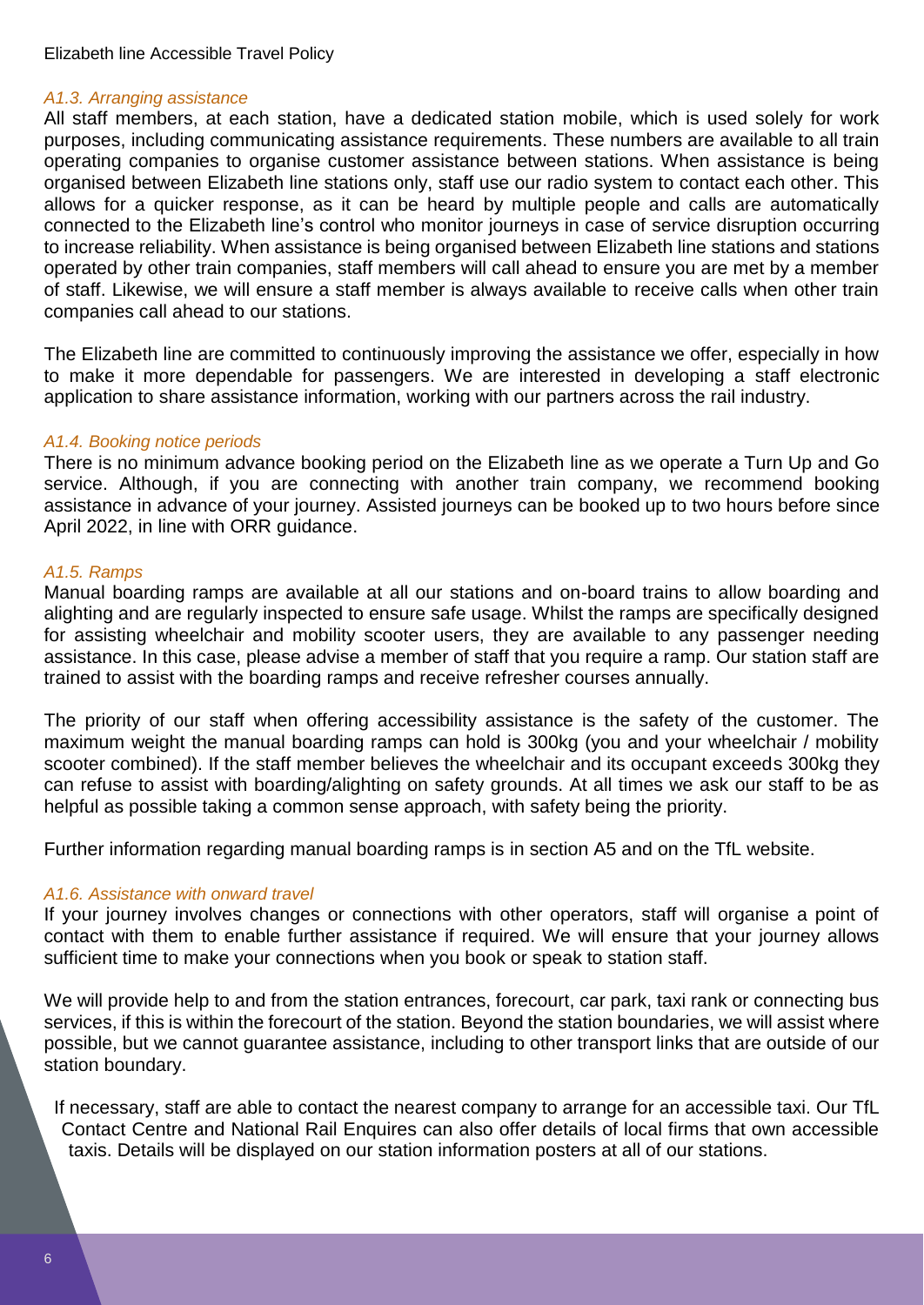#### *A1.7. Changes in arrangements*

If there are any changes during your journey, our staff will assist by providing information in person or via audio and visual systems. Our staff will also carry out a physical check of the station or train to look for anyone who may have missed the information and or need additional assistance. Sometimes a train's departure platform may change, sometimes at short notice. Such a change will be shown on the customer information screens and will be announced over the public address system as soon as possible. In the event of a platform change, staff will provide assistance and information to passengers to reach the revised departure platform as efficiently as possible. If any changes affect the accessibility of your planned journey, staff will assist with an alternative journey.

Staff will prioritise your assistance as far as reasonably possible, taking into consideration their other duties, which may be safety critical. There are Help Points at all stations providing a link to our Customer Information team 24 hours, 7 days a week, who are able to assist passengers with journeys.

#### *A1.8. Station facilities and services*

We are committed to ensuring that the information regarding our services is up to date and passengers requiring assistance are aware of any limitations and/or temporary restrictions.

Our Customer Experience Delivery Controllers in the Elizabeth line Control Room are responsible for updating the information provided on the National Rail Enquiries website, including the Station Journey Planner, regarding accessibility and details of the times assistance is available at our stations, including:

- Level of accessibility from station entrance to platforms
- Meeting points for assistance
- Accessible waiting rooms, toilets and set-down/pick-up points.

For full details, please see our up-to-date stations facilities section on the National Rail Enquiries website [nationalrail.co.uk/stations](https://www.nationalrail.co.uk/stations_destinations/default.aspx) or our station accessibility document at tfl.gov.uk/accessquides. Should the facilities on which you rely on for your journey become temporarily unavailable we will update the system within 24 hours of notification of a problem and provide an estimated time for when the facility will be functioning again. This information will be available to all station staff who will help to re-plan your journey if required. The information is also directly obtainable to you through our website, ticket offices, Contact Centre and station Help Points.

#### *A1.9. Assistance with luggage*

We will provide help with luggage, free of charge, for those that require it. However, staff must be able to lift the items safely without a hindrance to themselves. Passengers must note the weight, size and quantity of luggage and do not exceed the limits in the National Rail Conditions of Travel luggage policy; [nationalrail.co.uk/NationalRailConditionsofTravel](https://www.nationalrail.co.uk/National%20Rail%20Conditions%20of%20Travel.pdf)

#### *A1.10. Assistance Dogs*

Assistance dogs are welcome on all Elizabeth line trains, free of charge, in any part of the train. The train's priority seats are situated in areas with ample space to make journeys more comfortable for both passengers and assistance dogs.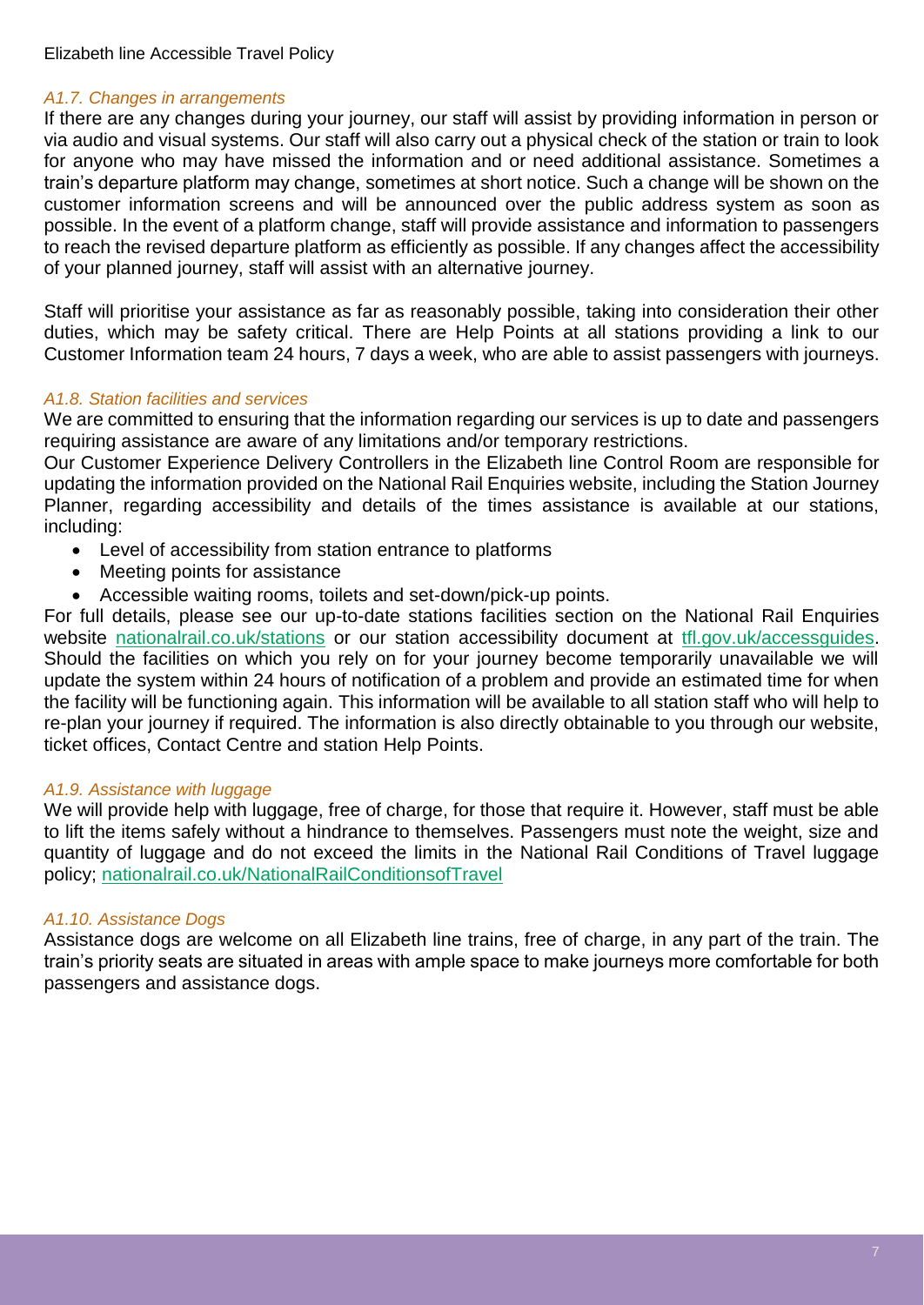## <span id="page-7-0"></span>**A2. Passenger information and promotion of assisted travel**

It is our aim to provide you with information that is accessible, accurate, relevant, consistent, up to date and easy to understand. We want to provide you with assurance and confidence at every stage of your journey, especially journeys that involve a change of train or transfer to another mode of transport.

#### *A2.1. Accessible Travel Policy documentation, provision and promotion*

To accompany this document, there is a shorter, more concise leaflet to inform you about our policy, entitled 'Making Rail Accessible: Helping older and disabled customers'. Our leaflet is available from all Elizabeth line ticket offices, leaflet racks and at all stations called at by our services. All documents are available online and in alternative formats on the TfL website [tfl.gov.uk/accessguides.](https://tfl.gov.uk/forms/12387.aspx?cid=accessguides) Of which are accessible using screen readers or other software with accessibility features (e.g. Adobe Reader).

We will be happy to provide Easy Read, Large Print and PDF versions of both the leaflet and policy documents on request within seven working days (without charge) via our website, phone and text direct. Through our stakeholder managers and our relationship with local authorities, government agencies and accessibility groups across London we will arrange for copies of the leaflet to be supplied at locations where public services are provided (e.g. libraries, GP surgeries, job centres, Citizens Advice bureaux, hospitals and post offices). We will also ensure that we provide notices at each of our managed stations setting out how to obtain the leaflet and the policy document.

#### *A2.2. Stations and train accessibility information*

The Elizabeth line ensure that accessibility information relating to our stations and trains is readily available to you and kept up to date. To achieve this, we have station auditors that monitor faculties and source information to all necessary streams. For live updates our control team feed notifications online to both the TfL and National Rail website for those planning to travel. These can be easily accessed via mobile devices, as well as in accessible formats.

#### Station accessibility information

For information on whether the following accessible services and facilities are available at Elizabeth line stations or stations we call at, can be found at: [Travel-Information/stations-stops-and-piers](https://tfl.gov.uk/travel-information/stations-stops-and-piers/) or [nationalrail.co.uk/stations](https://www.nationalrail.co.uk/stations_destinations/default.aspx)

- Disabled Parking
- Accessible Set Down and Pick-Up Points
- Ticket office opening hours
- Induction Loops
- Ticket Vending Machines (TVMs)
- Help Points
- Catering Facilities
- Accessible Toilets
- Accessible Waterproof Waiting Facilities
- Meeting Points for Assistance
- Staffing Hours/Assistance Availability
- Ramp for Train Access
- Level of Platform Accessibility
- Wheelchair Availability
- Tactile Paving
- Customer Information Systems
- Secure Station Accreditation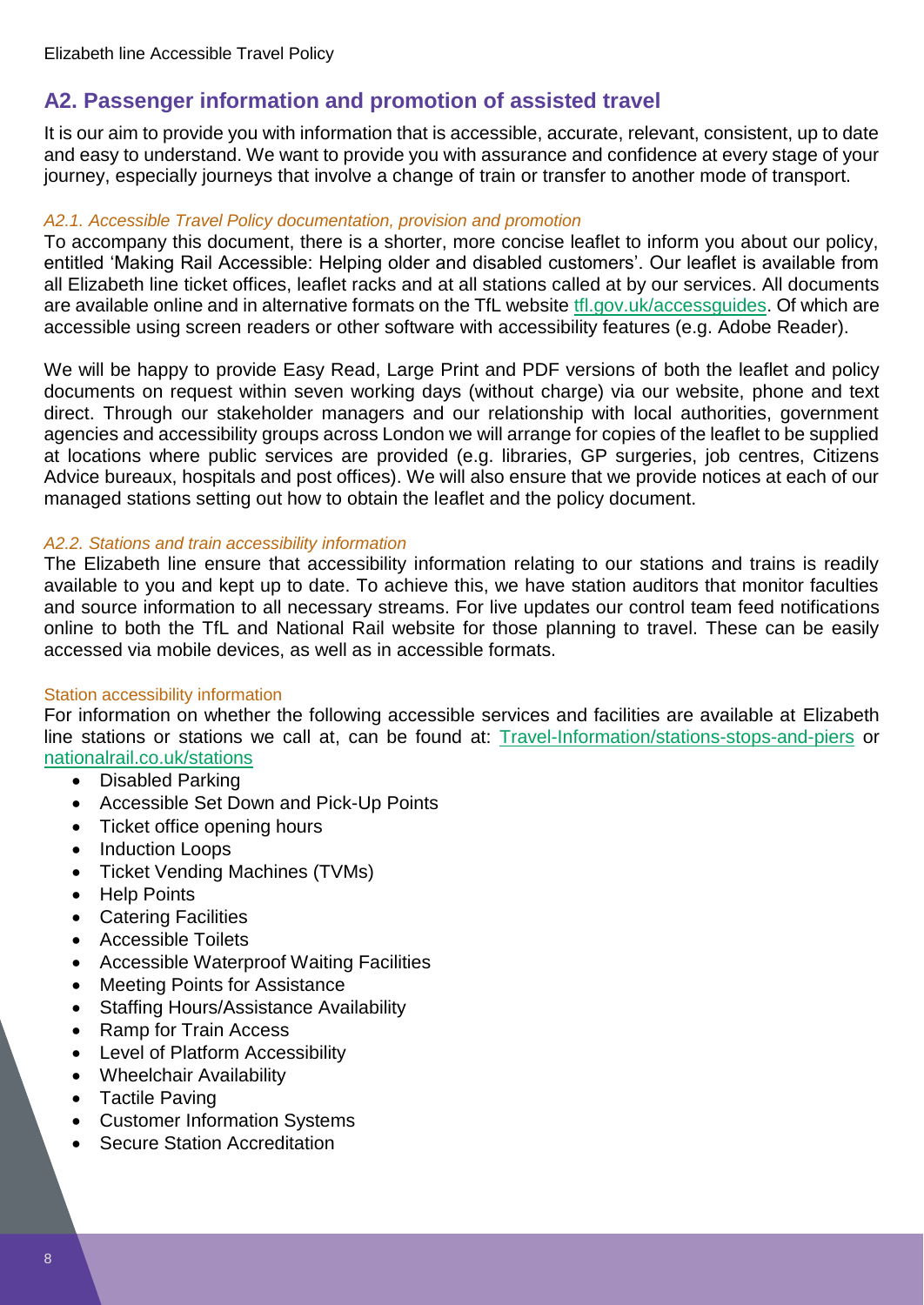#### Train accessibility information

On the TfL website there is an overview of each type of rolling stock used on Elizabeth line services, including information on our trains general accessibility and details of normal scheduled routes they run [\(tfl.gov.uk/accessguides\)](https://tfl.gov.uk/forms/12387.aspx?cid=accessguides). All Elizabeth line fleet have wheelchair spaces and priority seating available with multiple audio and visual material to inform you about your journey. Class 345 trains (which will gradually replace all class 315), do not have toilets on board. However, many TfL stations will have accessible toilets. More details are explained in section B4.

#### Route Accessibility

To help you plan your journey along our route please see below the current step-free access available at our stations and other stations our service calls at. This can also be found in our station accessibility document at [tfl.gov.uk/accessguides:](https://tfl.gov.uk/forms/12387.aspx?cid=accessguides)

| <b>Station Name</b>                                          | <b>Step-free Access</b>                                                                                                                                                                       |
|--------------------------------------------------------------|-----------------------------------------------------------------------------------------------------------------------------------------------------------------------------------------------|
| <b>Abbey Wood</b>                                            | This station has step-free access to all platforms.                                                                                                                                           |
| <b>Acton Main Line</b>                                       | This station has step-free access to all platforms.                                                                                                                                           |
| <b>Brentwood</b>                                             | This station has step-free access to all platforms. It is step-free from the booking<br>hall via lifts to Platforms 1, 2 and 3. Access to Platform 4 via Alexandra Road car<br>park entrance. |
| <b>Burnham (Bucks)</b>                                       | This station has step-free access to all platforms.                                                                                                                                           |
| <b>Canary Wharf</b>                                          | This station has step-free access to all platforms.                                                                                                                                           |
| <b>Chadwell Heath</b>                                        | This station has step-free access to all platforms.                                                                                                                                           |
| <b>Custom House</b>                                          | This station has step-free access to all platforms.                                                                                                                                           |
| <b>Ealing Broadway</b>                                       | This station has step-free access to all platforms.                                                                                                                                           |
| Farringdon                                                   | This station has step-free access to all platforms.                                                                                                                                           |
| <b>Forest Gate</b>                                           | This station has step-free access to all platforms.                                                                                                                                           |
| <b>Gidea Park</b>                                            | This station has step-free access to all platforms. Use Balgores Lane main<br>entrance. There is no step-free access from the Station Road entrance.                                          |
| <b>Goodmayes</b>                                             | This station has step-free access to some platforms.<br>There is no step free access to platform 1.                                                                                           |
| <b>Hanwell</b>                                               | This station has step-free access to all platforms                                                                                                                                            |
| <b>Harold Wood</b>                                           | This station has step-free access to all platforms.                                                                                                                                           |
| <b>Hayes &amp; Harlington</b>                                | This station has step-free access to all platforms.                                                                                                                                           |
| <b>Heathrow</b><br>Terminals 1, 2 &3<br>(Rail station only)  | This station has step-free access to all platforms.                                                                                                                                           |
| <b>Heathrow</b><br><b>Terminals 4</b><br>(Rail station only) | This station has step-free access to all platforms.                                                                                                                                           |
| <b>Heathrow</b><br><b>Terminals 5</b><br>(Rail station only) | This station has step-free access to all platforms.                                                                                                                                           |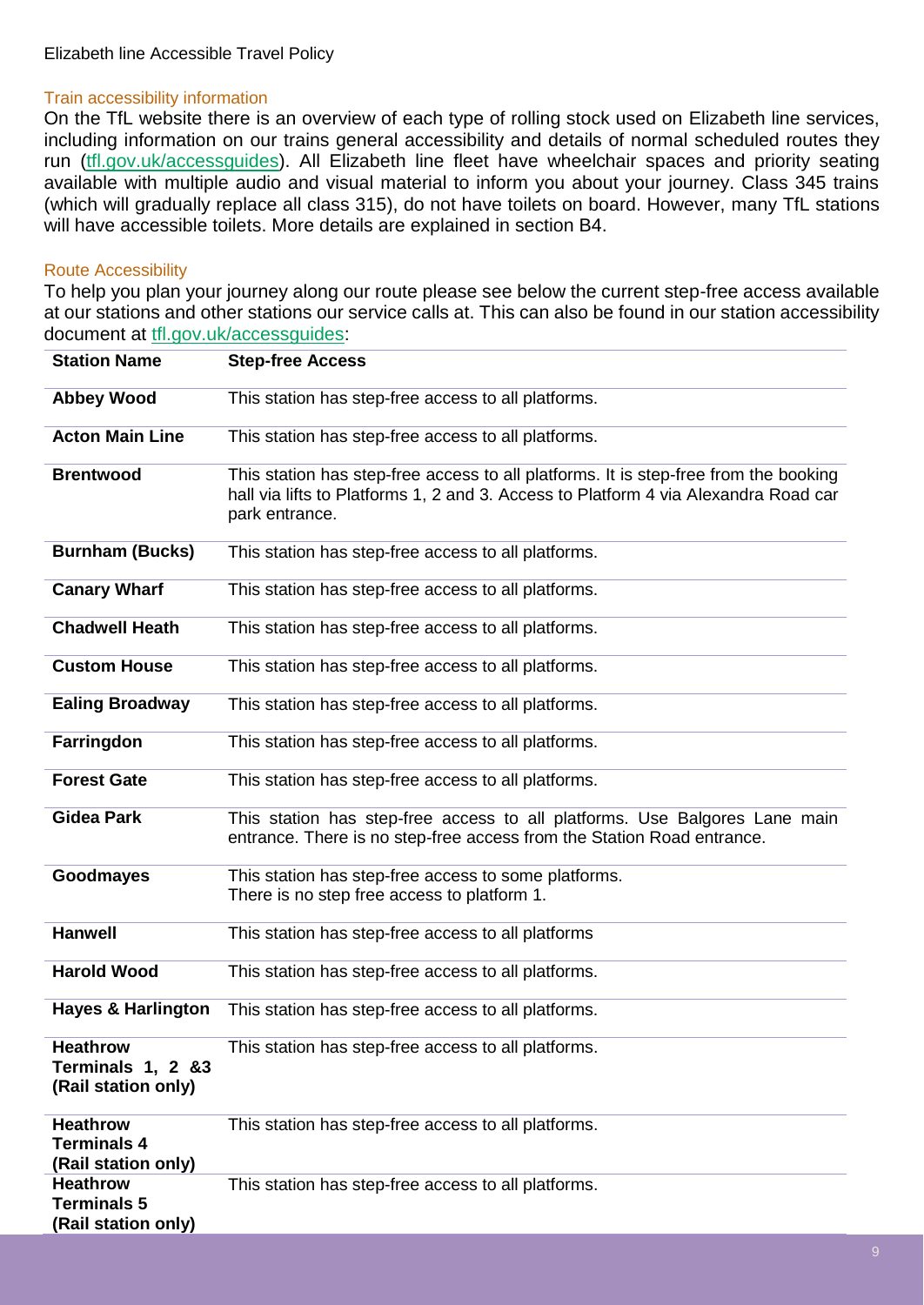| <b>Ilford</b>                        | This station does not have step-free access.                                                                                                                 |
|--------------------------------------|--------------------------------------------------------------------------------------------------------------------------------------------------------------|
| <b>Iver</b>                          | This station has step-free access to all platforms                                                                                                           |
| <b>Langley (Berks)</b>               | This station has step-free access to all platforms.                                                                                                          |
| London<br>Liverpool<br><b>Street</b> | This station has step-free access to all platforms.                                                                                                          |
| London<br>Paddington                 | This station has step-free access to all platforms.                                                                                                          |
| <b>Maidenhead</b>                    | This station has step-free access to all platforms.                                                                                                          |
| <b>Manor Park</b>                    | This station has step-free access to all platforms.                                                                                                          |
| <b>Maryland</b>                      | This station has step-free access to all platforms.                                                                                                          |
| <b>Romford</b>                       | This station has step-free access to all platforms. Please use the side entrance.<br>The ramps leading from the subway to the platforms are steep.           |
| <b>Seven Kings</b>                   | This station has step-free access to all platforms.                                                                                                          |
| <b>Shenfield</b>                     | This station has step-free access to all platforms.                                                                                                          |
| Slough                               | This station has step-free access to all platforms.                                                                                                          |
| <b>Southall</b>                      | This station has step-free access to all platforms.                                                                                                          |
| <b>Stratford (London)</b>            | This station has step-free access to all platforms.                                                                                                          |
| <b>Taplow</b>                        | This station has step-free access to all platforms.                                                                                                          |
| <b>Tottenham Court</b><br>Road       | This station has step-free access to some platforms.<br>Step free access available to Elizabeth line platforms.                                              |
| <b>Twyford</b>                       | This station has step-free access to all platforms.                                                                                                          |
| <b>West Drayton</b>                  | This station has step-free access to all platforms. Step-free access is available to<br>platforms 2, 3, 4 and 5. There is no step free access to platform 1. |
| <b>West Ealing</b>                   | This station has step-free access to all platforms.                                                                                                          |
| Whitechapel                          | This station has step-free access to all platforms.                                                                                                          |
| Woolwich                             | This station has step-free access to all platforms.                                                                                                          |

#### *A2.3. Passenger journey information*

Not all passengers travel by rail frequently, so there may be areas that are unfamiliar to you. Accessibility information is important, particularly during times of service disruption. This section explains how we will communicate accurate, clear and consistent information to you at every stage of your journey - whether at home, online, on the move, at the station or on the train.

#### A2.3.1. Train departures and arrivals information

We commit to providing, wherever possible, clear and consistent audio and visual information: both at the platform and on the approach to stations. On the train, announcements will be made about the next station providing sufficient time for passengers to prepare to alight.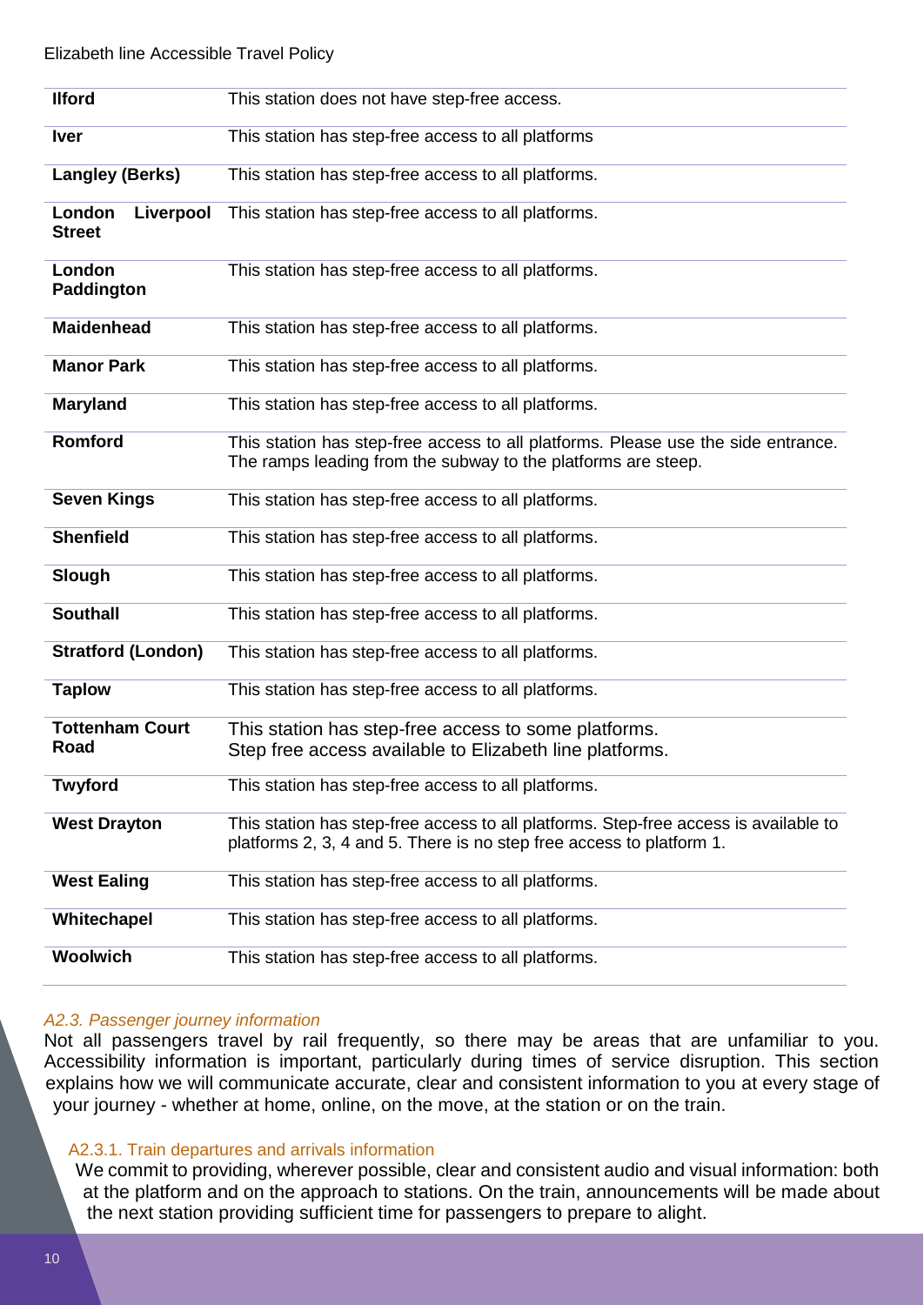#### Elizabeth line Accessible Travel Policy

#### Stations – audio and visual information

Many of our stations have a combination of customer information screens and automated public announcements providing accurate, clear and consistent audio and visual information. There may be occasions when the departure platform must be changed – sometimes at short notice. The platform number will be shown on the customer information screens and a PA announcement will be made as soon as possible. Staff will provide assistance to help you reach the revised departure platform. If the platform is not accessible, we will arrange alternative transport i.e. accessible taxi, to the nearest accessible station. All stations have Help Points installed with Hearing Loops linked to 24/7 Customer Information team with links to our Control Centre, to ensure that service information is always available, especially during times of disruption.

#### Trains – audio and visual information

We are committed to providing important audio and visual travel information so that it can be accessed as easily as possible. All our trains are equipped with public address systems and customer information screens to provide audio announcements and visual displays. Where these systems are installed we will ensure they comply with the standards set out in the National Technical Specification Notice Persons with Reduced Mobility (NTSN: PRM), which relates to UK railway technical standards.

To ensure you have sufficient time to prepare to leave the train at your destination, automated announcements advising the next station are made after departure from the previous station and again before the arrival. Our train drivers are trained to speak slowly and distinctly in a clear, concise and confident manner and they will announce any unscheduled station stops. They will also make a brief announcement when a train has been delayed for two minutes providing reassurance and the reason (if known) will be given.

#### A2.3.2. Connections and wayfinding

We work closely with TfL to liaise with local authorities to ensure that stations are clearly and consistently signposted. All stations have visible 'totem pole' signs and we stress the importance of maintaining the train station, local transport and wayfinding to areas surrounding stations to improve connections. When planning our services, we consult with all local authorities that our services run to, through or near. This is so we make sure the needs of local communities inform any decisions we make concerning service provision.

Our staff can access our own customer experience application and others on their smart mobile devices to help direct you to stations, station platforms and facilities, and with other connecting transport services. They will provide information on how to make connections with other modes of transport both prior to your journey and when travelling through our stations. They can also provide onward connection information and local maps of our stations.

#### A2.3.3. Delays, diversions and disruption

When disruption occurs, we will do everything we can to ensure that, wherever possible, you are able to continue your journey. We will let you know what is happening through the TfL website, social media and staff announcements. Disruption will not invalidate your assistance on the Elizabeth line. This is due to all stations being staffed from first to last train, who will anticipate your needs and communicate alternatives. If stations become inaccessible, then any alternative accessible transport required will be arranged without additional charge. Our staff are issued with smart devices to help you to re-plan your journey to your requirements. This could be through other modes of transport such as buses, tubes, other national rail services or taxi's to ensure you arrive at your destination. At times when our facilities or services are disrupted, the Elizabeth line will provide notifications through TfL's automated journey alerts and status updates by emails to avoid passengers being affected by disrupted journeys.

This matter is explained in more detail in section A6.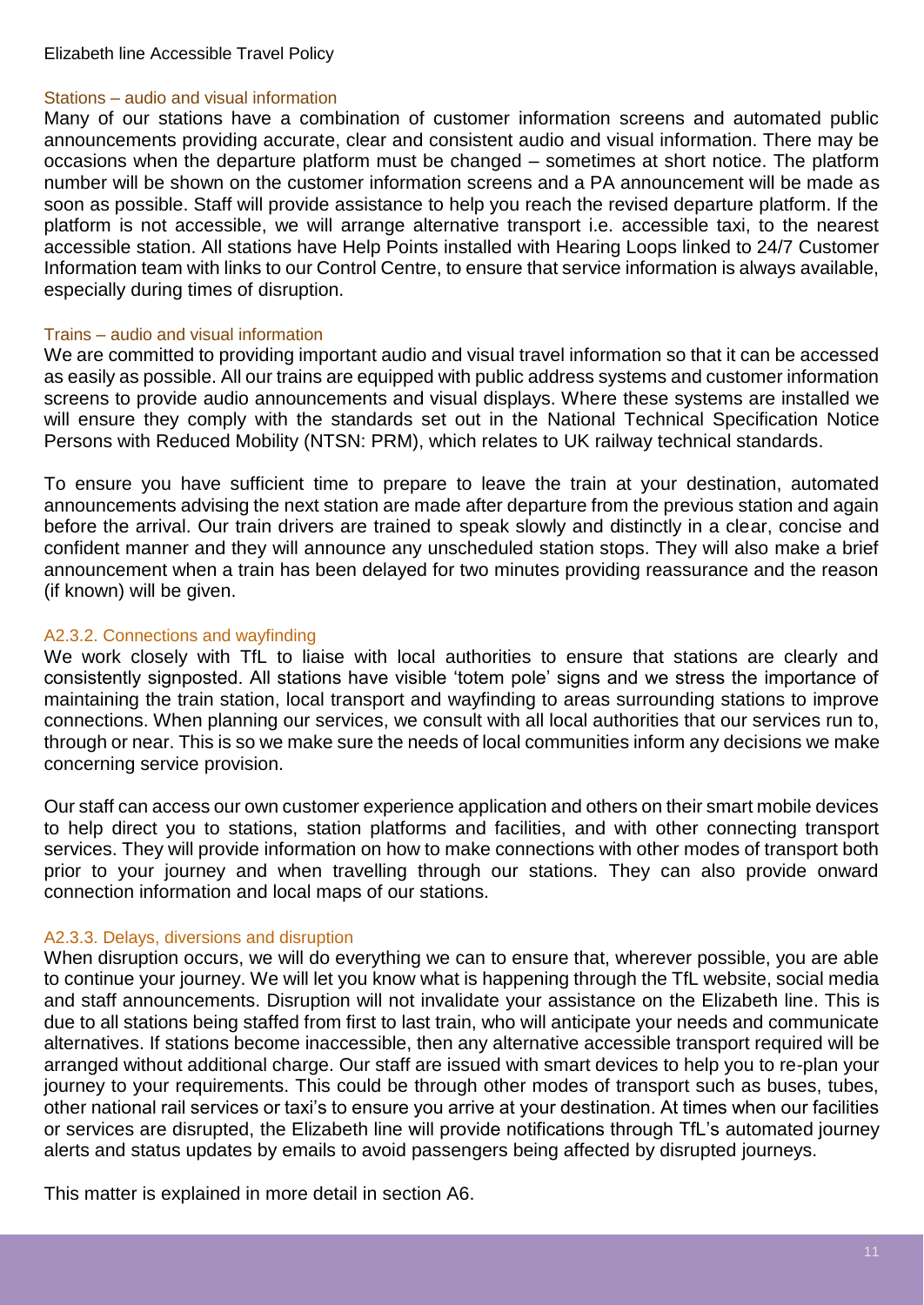#### Elizabeth line Accessible Travel Policy

#### *A2.4. Ticket offices, information points, Help Points and Customer Service*

You can obtain information about the services provided by the Elizabeth line and all other train companies at our ticket offices. We will provide details of fares, timetables, and connections.

Information regarding accessibility onto other forms of transport from the station may also be available from our staff. Further details of the information facilities available at our stations can be found on the TfL website. We will ensure that up to date information regarding the services TfL provide is available to other train companies and station operators. This includes information regarding delays, diversions or other events that may affect journeys. For up to date train running information on the day of travel passengers should subscribe to receive TfL automated journey alerts and status updates by emails to avoid disrupted journeys. This can be done by signing up on [Journey-Alerts](https://tfl.gov.uk/travel-information/social-media-and-email-updates/journey-alerts) or calling the contact centre. Additionally passengers should follow the Elizabeth line on Twitter @TfL for live journey notifications.

Leaflets regarding our services and those of other train operators, who serve the station, are also available and placed at varying heights to be accessible. We also provide information on station posters and screens that give information about onward local services/transport available from that station. Additionally, every station has Help Points with the ability to speak to an operator to gain information and assistance from staff 24/7.

Staff are available at all stations from first to last train, if assistance (TUAG or booked) or information is required, just make yourselves know by talking to them or showing your TfL travel support card (details below). They are dressed in Elizabeth line uniform, including name badges and will be present at gate lines and station concourses, which is where all our station assistance meeting points are.

The Elizabeth line promotes the TfL travel support card scheme, which gets you help when you are travelling in London. This helps you to communicate any assistance or information requirements you have with staff to make travelling easier. You can use it on any TfL services; buses, trams, the Docklands Light Railway (DLR), the Tube, London Overground, Elizabeth line, London River Services' boat services and at Victoria Coach Station. You show the card to staff when you need help. The card has space to specifically state passenger's your needs to staff so they can offer the support you needed. You can also add your name and an emergency contact number. Anyone who finds travelling difficult can have a travel support card. You might have a hidden disability or you might not often travel on your own. Some of the things that staff can help you with is;

- tell you which platform you need
- tell you were facilities are
- help you to the platform and get on and off trains
- help you plan a journey if there are delays

If you need other help, just ask and staff will help you. You can order a free TfL travel support card from the contact centre or online from [tfl.gov.uk/accessguides.](https://tfl.gov.uk/forms/12387.aspx?cid=accessguides)

Information regarding all national train services is also available by contacting National Rail Enquiries: Tel: 03457 48 49 50 Text Direct: 0345 60 50 600 Website: nationalrail.co.uk

#### *A2.5. Reporting information*

Staff are all equipped with smart mobile devises that include an Elizabeth line specific application called 'Spotlight'. This is how staff can immediately report any failures in facilities. If you experience or notice anything that is not available or working correctly then notify a member of staff at a station. They can inform you if this has already been faulted and provide an estimated time for when the facility will be functioning again. Additionally, we have specific station auditors who audit stations daily to check the appearance, facilities and services available. If a facility is vital to a journey,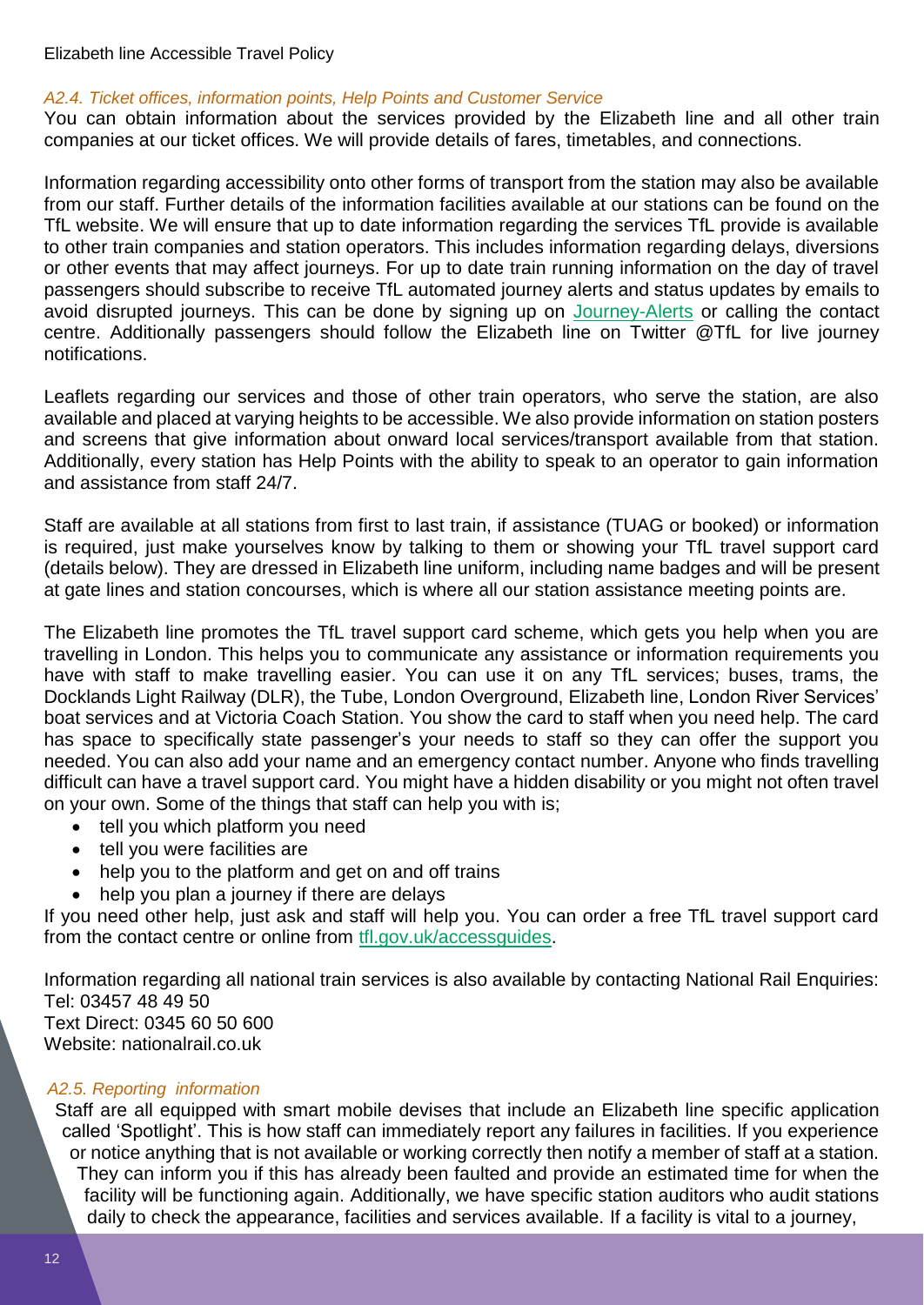such as lifts or accessible toilets then this is published on twitter. National Rail Enquires station made easy pages and announcements are made at stations. In regard to accessible toilets, these are situated at many stations and are under a robust key performance indictor cleaning and maintenance programme to prevent closures.

#### *A2.6. Website information*

The Elizabeth line are committed to continuously working with TfL to achieve the industry-recognised Web Content Accessibility Guidelines (WCAG). WCAG defines how to make web content more accessible for people with disabilities so they can access all required information. We confirm that the Elizabeth line website works with screen readers, magnifiers, voice over software and in-browser accessibility functions. To help you find the information you need, there is an accessibility homepage on the TfL website which explains our Turn Up and Go and Passenger Assist service in a clear and concise manner, using plain English and avoiding the use of industry jargon. It provides the necessary contact information and provisions for you to book assistance. It sets out information of train and station information, including accessibility information, staff availability and opening hours. It details information relating to any temporary reductions in accessibility and details of any delays and disruptions to facilities and services where relevant. It also informs you of any restrictions on the use of wheelchairs, power chairs and scooters, together with how to obtain assistance or priority cards and badges. In addition, there is a link to enable you to access the 'Making Rail Accessible: helping older and disabled passengers' customer leaflet and details of how to obtain it in accessible formats. We also provide guidance on how you can provide feedback or make a complaint, and we include information on the availability of redress for when assistance has not been delivered. Where other information is located elsewhere, we provide connecting hyperlinks.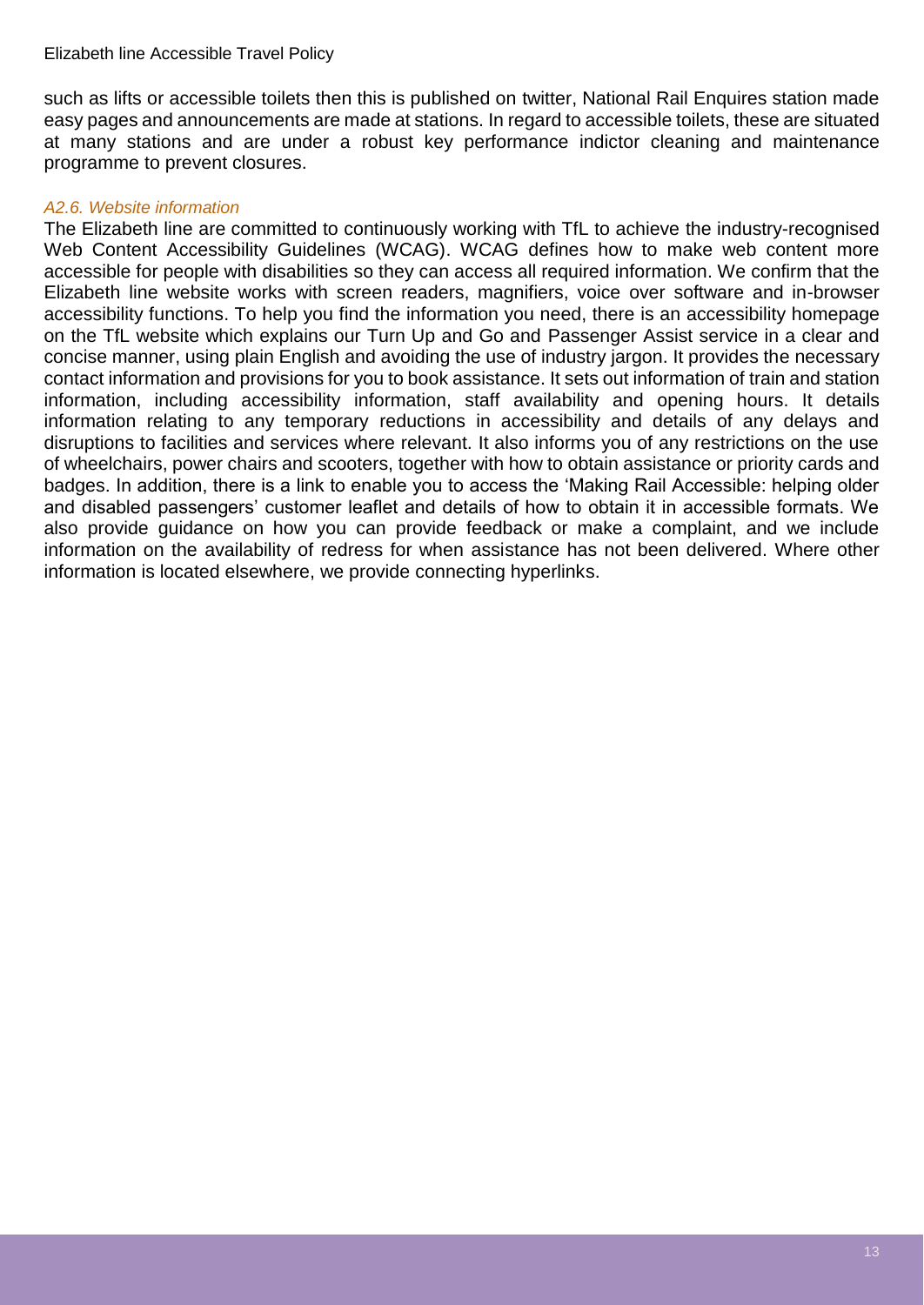## <span id="page-13-0"></span>**A3. Ticketing and Fares**

We are committed to sell tickets accurately and impartially and to provide you with accurate information and advice on journeys and ticket options, irrespective of which train-operating company provides the service.

Our ticket office staff are familiar with the accessibility of our various types of rolling stock and have access to other train operator's information to ensure that passengers only purchase tickets that are appropriate to travel with on the correct type of train. This is achieved by being regularly briefed on local services requirements and having access to smart mobile devises to search for information. Therefore, staff will warn customers against purchasing any tickets that they cannot make use of. This is subject to ensuring that other train-operators regularly update their information to be accurate.

If you are unable to buy a ticket before boarding an Elizabeth line service, you will be able to purchase one without penalty at the destination station (other services buy before you travel policy may differ). Any relevant discounts will be applied at the time of purchase.

We participate in several schemes offering discounted fares, these are detailed below:

If you hold a Disabled Persons Railcard, please remember to show it when buying your ticket and carry with you when travelling. Disabled Railcard discounts are also available from ticket vending machines for yourself and up to one companion if required.

#### Disabled Persons Railcard

There are two types of Disabled Persons Railcard available: one year (Available from Ticket Offices and Online) and three years (Online Only). Both entitle you to discounts of up to a third on most rail tickets. One adult accompanying you can also travel at the reduced fare. Full details on how to apply for a railcard can be found on:

Website: [disabledpersons-railcard.co.uk](https://www.disabledpersons-railcard.co.uk/) Email: disability@raildeliverygroup.com Call: 0345 605 0525 Minicom/Textphone: 0345 601 0132 (for people with hearing impairments)

#### Senior Railcard

If you are 60 or over, you can buy a Senior Railcard. This gives you up to a third off most rail fares throughout the rail network in the UK. They are valid for one year or three years (you can choose which one to buy, 3 years only available online). You can buy it online, on the phone or at any staffed station with your passport or UK driving licence as proof of age. At stations, you can also use your birth certificate.

Senior Railcard Office Website: [senior-railcard.co.uk](https://www.senior-railcard.co.uk/) Email: railcardhelp@railcards-online.co.uk Call: 0345 300 0250

There may be other Railcards that may be suitable for you. Please visit railcard.co.uk for further information.

Visually impaired customers without a Railcard are entitled to discounts when travelling with a companion and should present their Certificate of Visual Impairment (CVI) or BD8 certificate. Wheelchair users are also entitled to discounts without a Railcard as detailed in the table below. Please note that non-railcard discounts are only available from our ticket offices. More information on fares and tickets can be found at [tfl.gov.uk/fares](https://tfl.gov.uk/fares/?cid=fares) and at [disabledpersons-railcard.co.uk.](https://www.disabledpersons-railcard.co.uk/) Season tickets – you can be issued with one adult season ticket to cover two persons: the two travelling for the price of one. A different companion may travel with you on different days.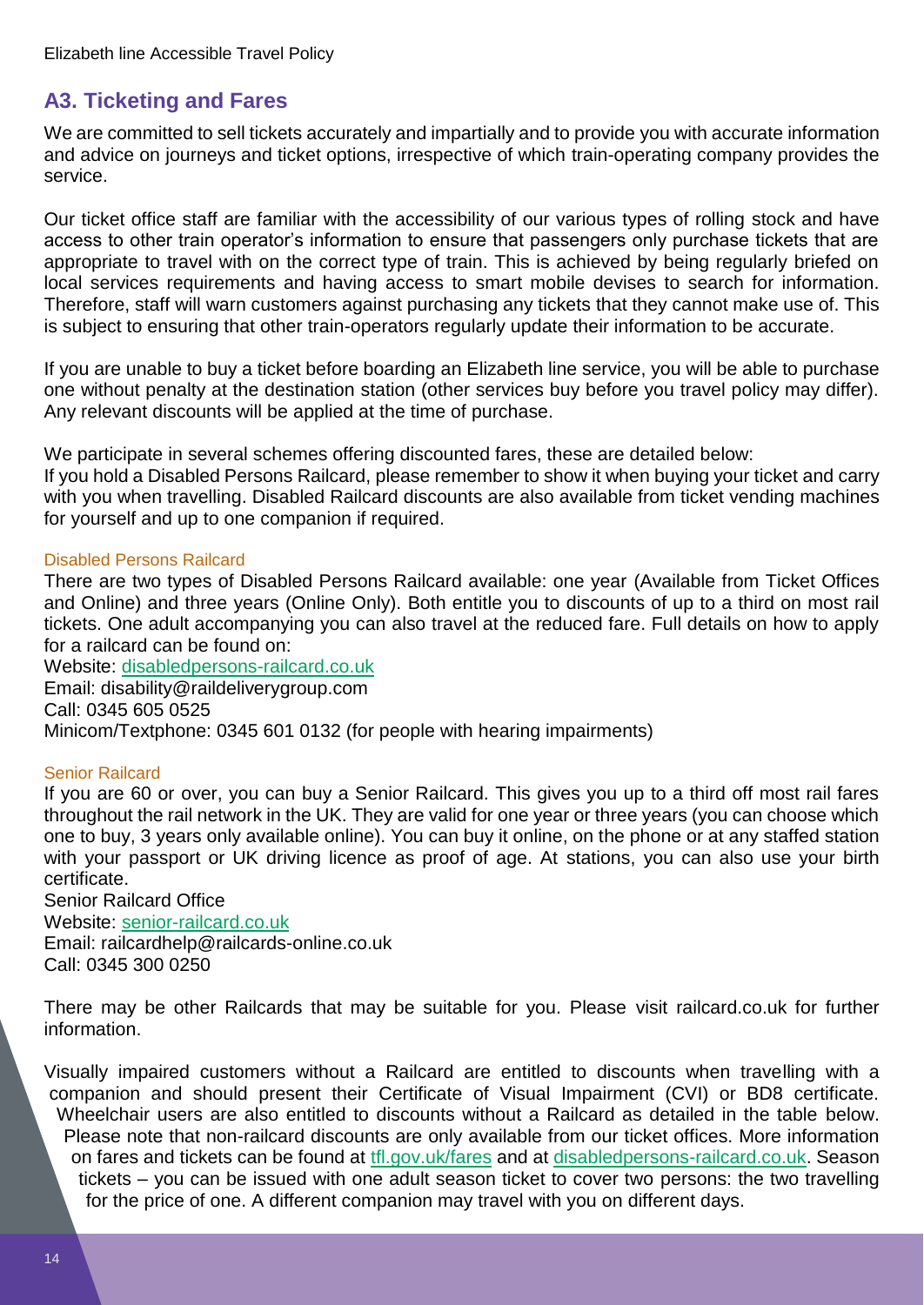|                                                                                                                               | <b>Adult</b>                                                                                                                                                                       | <b>Child</b>                                                                                                                                                                                                                                                          |
|-------------------------------------------------------------------------------------------------------------------------------|------------------------------------------------------------------------------------------------------------------------------------------------------------------------------------|-----------------------------------------------------------------------------------------------------------------------------------------------------------------------------------------------------------------------------------------------------------------------|
| <b>Disabled Persons</b><br><b>Railcard holder</b>                                                                             | 34% discount on most National Rail single<br>or return fares                                                                                                                       | Standard child rate applies (where a child holds<br>a Disabled Persons Railcard a 34% discount is<br>available to an adult companion on most<br>National Rail fares)                                                                                                  |
| <b>Companion to a</b><br><b>Disabled Persons</b><br><b>Railcard holder</b>                                                    | As above                                                                                                                                                                           | The standard child rate applies to a child<br>travelling as a companion                                                                                                                                                                                               |
| <b>Wheelchair users</b><br>and one<br>companion, or<br>wheelchair user<br>travelling alone                                    | 34% discount on Anytime single or return<br>fares and Anytime day single fares (first or<br>standard class)<br>50% discount available on National Rail<br>Anytime day return fares | 75% discount available on most National Rail<br>Anytime day single and return fares for<br>wheelchair users only (34% discount available<br>for accompanying adult on most National Rail<br>fares and 50% discount available for National<br>Rail Anytime day return) |
| <b>Blind or visually</b><br>impaired customers<br>when travelling<br>with a companion<br>(no discount if<br>travelling alone) | 34% discount on Anytime single or return<br>fares and Anytime day single fares (first or<br>standard class)<br>50% discount available on National Rail<br>Anytime day return fares | Standard child rate applies                                                                                                                                                                                                                                           |

London borough councils provide Freedom Passes to give older and disabled London residents free travel on almost all public transport in London only. Freedom Pass holders may travel free on Tube, DLR, London Overground, Elizabeth line, bus, tram and National Rail services in London boroughs only. Although time restrictions apply on some National Rail services, Freedom Pass holders may travel on Elizabeth line services between 9:30 and 23:00 on weekdays and anytime on weekends and public holidays. For more information on applying for a Freedom Pass, you should contact your local council – call 0300 330 1433 or visit [freedompass.org](https://www.londoncouncils.gov.uk/services/freedom-pass)

Additionally, details on the 60+ London Oyster photo card are available at [tfl.gov.uk](https://tfl.gov.uk/) for London occupants - please note that this is not available for those who are eligible to hold an older or disabled persons Freedom Pass.

#### *A3.1. Ticket machines*

All our stations have self-service Ticket Vending Machines. The machines are compliant with the Department for Transport Code of Practice (Design Standards for Accessible Railway Stations, March 2015, section N2. Ticket sales points – ticket vending machines) and have the facility to issue tickets at the reduced rate to holders of a Disabled Persons Railcard and to the holder's companion.

We are currently reviewing the purchasing process of tickets via machines to ensure that all steps are as inclusively user friendly as possible. This includes developments such as information notifications on selected tickets.

#### *A3.2. Ticket gates*

Many of our stations have ticket gates that are staffed. When staff are not present, the ticket gates will be secured in the opened position. We will also unlock the manual side gate (if present) leaving it in the open position.

#### *A3.3. Purchasing tickets*

Where advance tickets are available for purchase, we advise you to check that the required facilities (e.g. accessibility of the train type or availability of wheelchair space in First Class) are available before purchasing tickets. Staff stipulate this when booking assistance and desired tickets. When buying tickets with a Disabled Persons Railcard, our staff are trained to ask you if you require assistance with any aspect of your journey.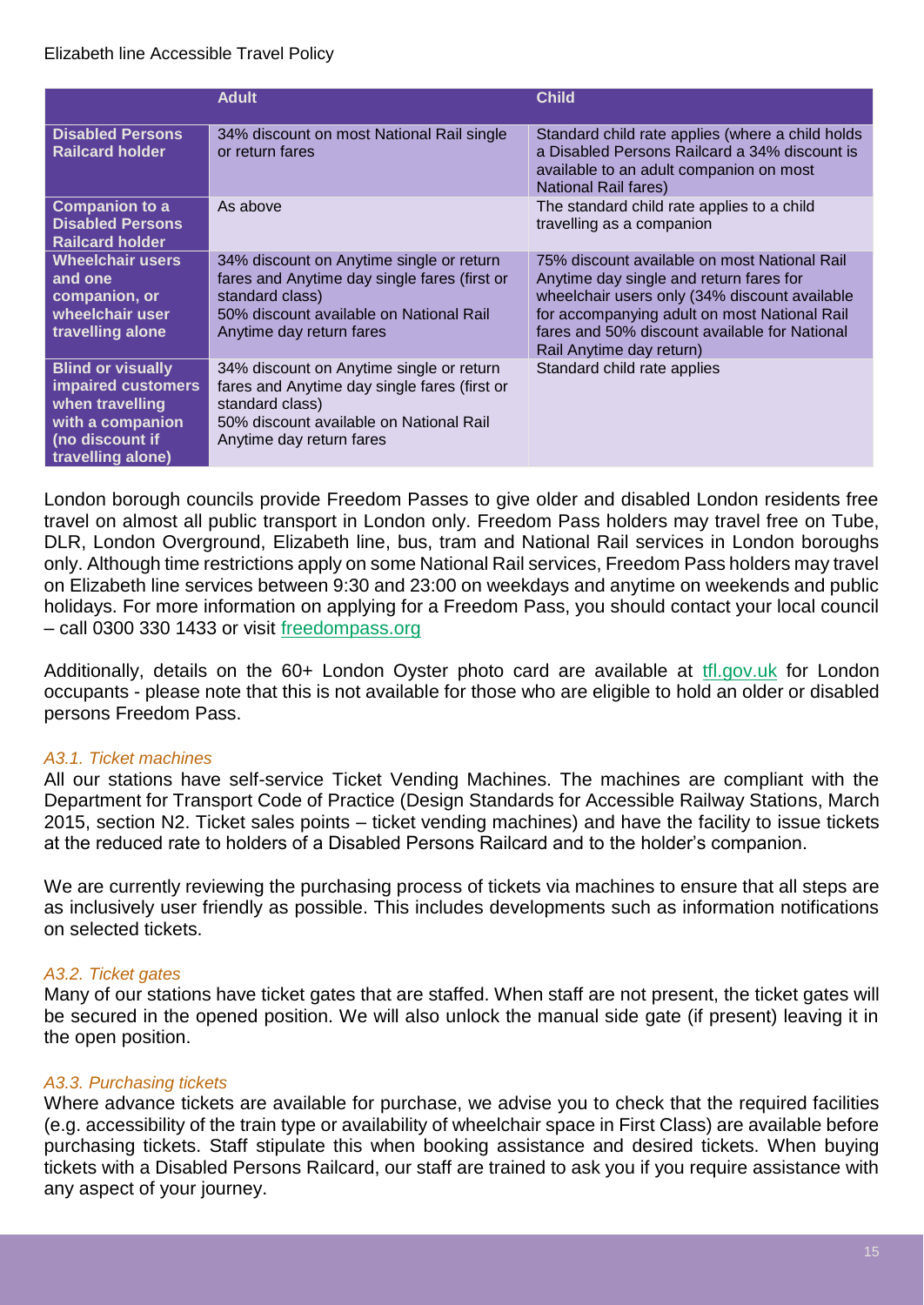## <span id="page-15-0"></span>**A4: Rail replacement services and alternative accessible transport**

Some of our stations may not be fully accessible. Further details of the accessibility of our stations is available at [Travel-Information/stations-stops-and-piers](https://tfl.gov.uk/travel-information/stations-stops-and-piers/) or [nationalrail.co.uk/stations.](https://www.nationalrail.co.uk/stations_destinations/default.aspx) This may be due to:

- the station is inaccessible (i.e. due to a physical constraint);
- for whatever reasons, substitute transport is provided to replace rail services (e.g. due to planned
- engineering works); or
- where there is disruption to services at short notice that, for whatever reason, makes services inaccessible to disabled passengers

We ensure that those who want to travel to and from stations, which are inaccessible, can do so at no extra cost. Our aim will always be to ensure that passengers can make as much of their journey by rail as possible. However, for those parts of the journey where rail travel is not possible, we will arrange accessible alternative transport, such as local buses or a taxi, to the nearest or most convenient accessible station. In doing so, assistance requirement will be considered, the relative journey times involved, the accessibility of the rolling stock and stations that may be used and the planned staffing levels on board the train and at the station, including the potential for the flexible deployment of staff. Wherever possible, we will offer an option that most resembles the service provided to passengers not requiring assistance.

The Elizabeth line will also arrange suitable transport if disruption to our services leaves trains/stations inaccessible. In cases of delay, disruptions and emergencies, we ensure that the rail replacement services and taxis provided are all accessible and are compliant with the Public Service Vehicle Accessibility Regulations (PSVAR) We will also make reasonable endeavours to ensure drivers of rail replacement bus services and taxis have received appropriate training to provide assistance to rail passengers.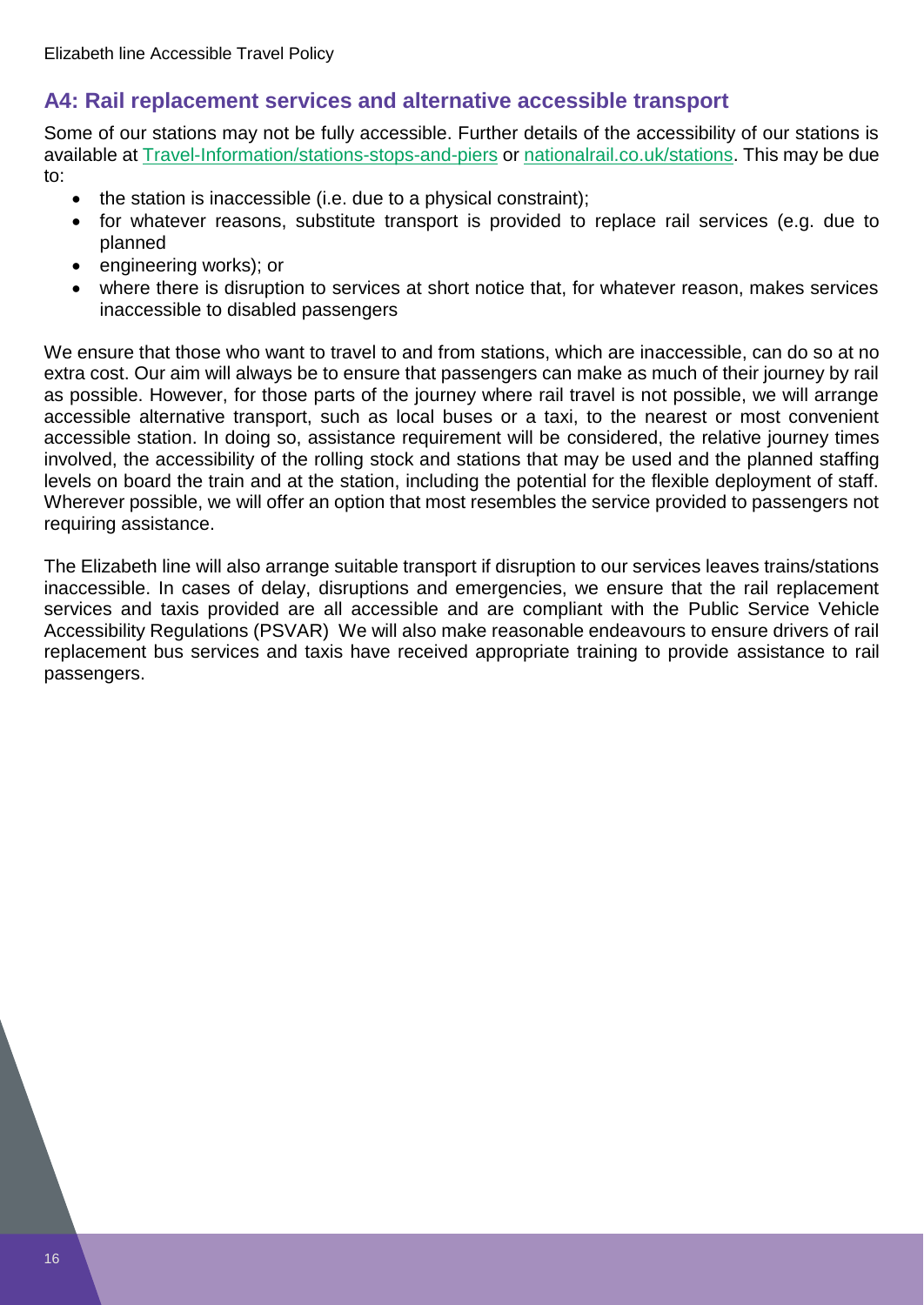## <span id="page-16-0"></span>**A5: Wheelchairs and mobility scooters**

#### *A5.1. Wheelchairs*

These can be carried, in the designated spaces, on all our trains so long as they fit within the following dimensions:

- Width 700mm
- Length 1200mm
- Weight (including passenger) 300kg

If the wheelchair exceeds the above dimensions, please contact our contact centre. These restrictions are in place due to the sizing of the train doors, turning circles available in the train and the weight limit of the manual boarding ramps. Since we want to ensure your safety these are in place.

#### *A5.2. Mobility scooters*

Some powered scooters are only meant for road use and cannot be used on trains, so if you have not travelled before or recently changed your scooter, please check the dimensions to ensure it is okay to use on our trains. You are not required to obtain a pass for your scooter to board any Elizabeth line train.

#### *A5.3. Mobility Scooter criteria:*

3-Wheeled scooters or those with a triangular footprint (2 wheels at the front close together and 2 wheels at the rear) that fall within the following size dimensions and are a maximum length of

- 1200mm and width of 700mm and are;
- Maximum speed of 4mph;
- Does not exceed 300kg when it is carrying its user.

These restrictions are in place due to the sizing of the train doors, turning circles available in the train and the weight limit of the manual boarding ramps. Since we want to ensure your safety, these are in place. It is the passenger's responsibility to ensure that they can control the scooter to get on and off the train safely. We can advise you of other train operator's scooter requirements or provide contact details for the relevant train company to ensure your scooter is permitted. This should be done prior to making your journey, if you need to change onto another train company's services.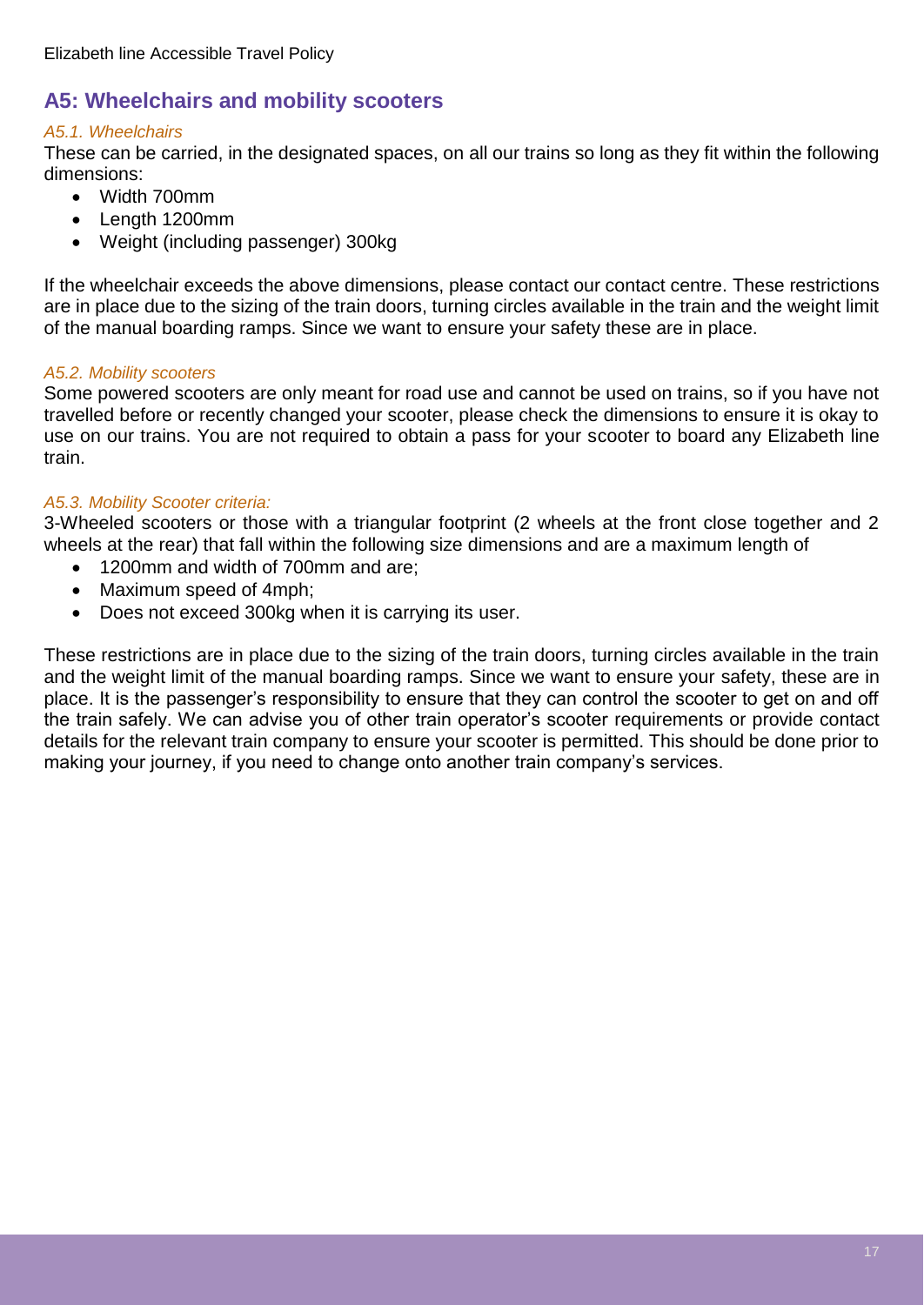### <span id="page-17-0"></span>**A6. Delays, disruption to facilities and services, and emergencies**

Disruption to facilities and services can have a significant impact on both passenger accessibility and confidence levels when travelling on the railway. Where disruption does occur, we will do everything we can to ensure that, wherever possible, you are able to continue your journey. We will let you know what is happening through the TfL website, social media and staff announcements. Disruption will not invalidate your assistance on the Elizabeth line due to having staff at all stations who will anticipate your needs and communicate alternations. If stations become inaccessible, then any alternative accessible transport required will be arranged without additional charge. Our staff are issued with smart devices, which gives them the means to contact control to rearrange onward assistance during times of disruption. At times when our facilities or services are disrupted, the Elizabeth line will provide notifications through TfL's automated journey alerts and status updates by emails to avoid passengers being affected by disrupted journeys.

Our staff are trained to anticipate your needs, especially for those that require additional assistance. They are taught disability awareness to recognise approach and interact proactively to those with both visible and hidden disabilities. Staff will check to ensure you have understood the information so you can continue your journey and arrange any additional assistance if required. Station staff will communicate news of any service disruption and provision of alternative transport via the Customer Information Systems or, where possible, in person.

During times of disruption, delay or emergency staff will be present to assist passengers. We will make regular announcements, where systems allow, and update our information screens regularly to keep you informed. If there is a change of platform at short notice, we will ensure that we provide customers, who identify themselves to our staff at the station, with assistance to change platforms. Our station staff are also trained to look for any customers who require assistance in these circumstances.

Once local managers have been told that disruption is occurring, they will endeavour to deploy staff to stations affected by disruption. Along with our employees already at the scene, they will be able to assist you with other needs, for example, with luggage or with guidance. When disruption causes the cancellation or alteration of train services, we will provide you with accessible substitute transport. This will be done without additional charge. We have contractual arrangements with bus and taxi operators to provide the provision of PSVAR compliant vehicles for both planned and unplanned disruption. When Elizabeth line train services are replaced with buses, they are all accessible buses from local operators. When this is not possible, we will book a taxi that is accessible to you.

When the level of access of facilities at a station or on a train is less than that normally provided (e.g. as a result of the breakdown, alteration or removal of facilities), we will provide, wherever possible, with equivalent replacement facilities. We will publish information of the disruption to facilities through the National Rail Enquires website and advise our staff at stations, ticket offices and contact centre, to provide estimated times of when the facilities will be functioning again.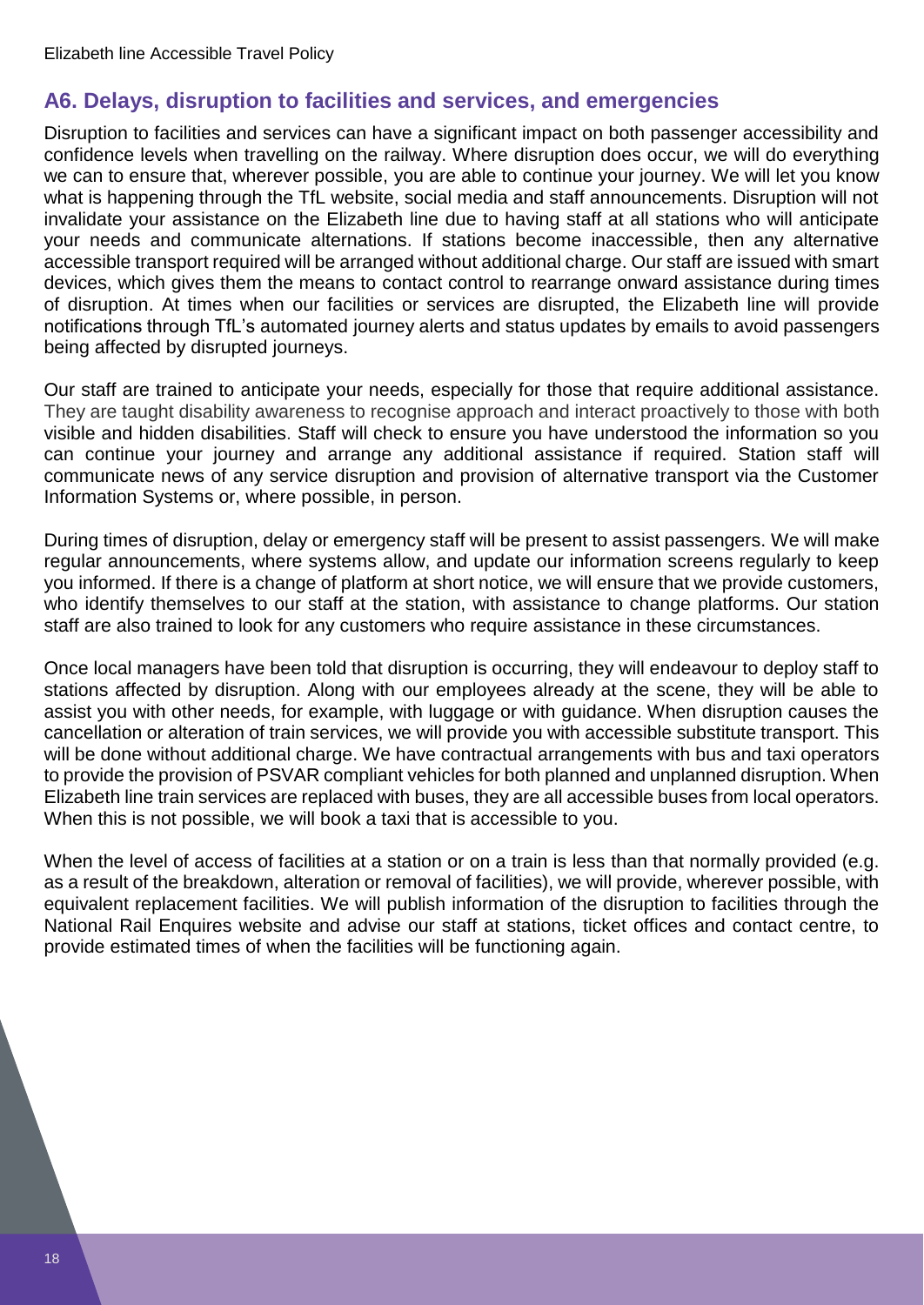## <span id="page-18-0"></span>**A7. Station facilities**

#### *A7.1. Left Luggage*

Accessible left luggage facilities are available at the following Network Rail stations: London Liverpool Street<br>
Phone – 020 8090 9919<br>
Phone – 020 7262 0344 Phone – 020 8090 9919 Location – Platform 10 Location – Platform 12

#### *A7.2. Disabled Parking*

It is our policy that passengers should be able to travel to the station by any means. Although not all our stations have car parks, this can be identified online at [Travel-Information/stations-stops-and-piers](https://tfl.gov.uk/travel-information/stations-stops-and-piers/) or [nationalrail.co.uk/stations.](https://www.nationalrail.co.uk/stations_destinations/default.aspx) Most station car parks are tarmac or concrete surfaced, with designated parking spaces available for Blue Badge holders (although charges apply). We locate these spaces in the most suitable place to ensure easy access to our stations. Usually, these spaces are located as close to the main station entrance as possible. Spaces for Blue Badge holders are marked with the International Symbol for Access on the ground. We monitor the number of designated Blue Badge bays in our station car parks annually. The level of provision is adjusted accordingly to demand, although usually 5% of the total spaces will be allocated. To maximise the availability of spaces, car park regulations are enforced and any non-Blue Badge holders occupying designated Blue Badge spaces are treated as being in violation of the parking byelaws and dealt with accordingly.

#### *A7.3. Third party provided facilities*

Our station management team will monitor the services and facilities provided by third parties on a dayto-day basis to ensure that they are not located where they will cause an obstruction. While it is recognised that third-party service providers have their own responsibilities under the Equality Act, we will make every effort to ensure that any services and facilities provided by others at our stations are accessible.

#### *A7.4. Replacement facilities*

We will provide, wherever possible, reasonable replacement facilities that are accessible when the level of accessibility of facilities at a station is less than that normally provided (e.g. as a result of the breakdown, alteration or removal of facilities).

#### *A7.5. Station entrances*

Our property and station management teams will review your needs when considering the need to restrict or temporarily close access points at stations, and we will comply with the agreed code of practice with regards to mandatory standards regarding unobstructed progress during building works. All planned works which impact on levels of accessibility is reviewed.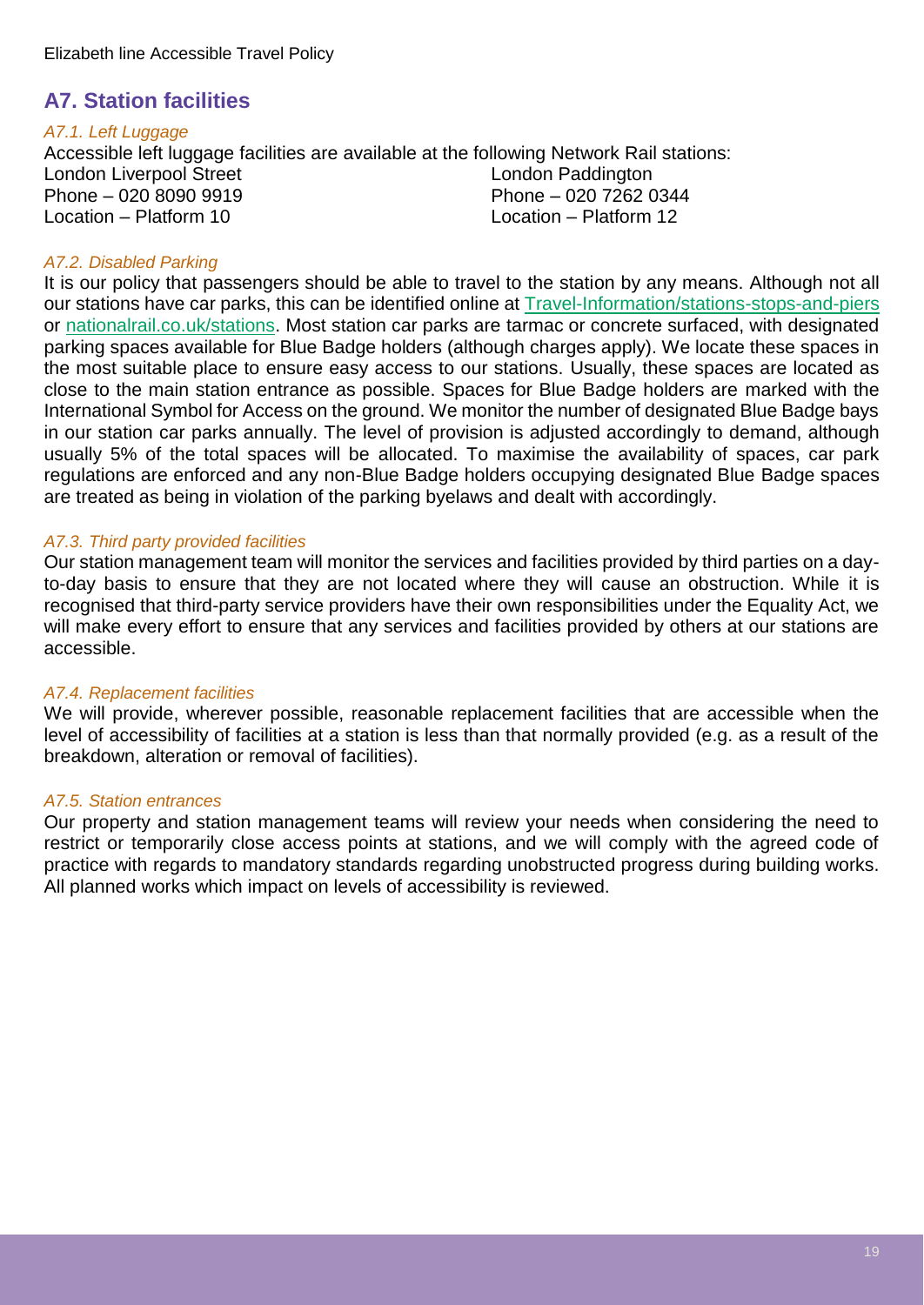## <span id="page-19-0"></span>**A8: Redress and Compensation**

While we aim to ensure our assisted travel is delivered seamlessly, when it has not been delivered when you were travelling on or due to travel on our service, we will provide compensation for the journey. This is valid for all assistance offered on the Elizabeth line whether it was from turn up and go or a booked assistance, regardless if it was through our own contact centre or a different source.

We will happily assist any claim and will evaluate each one on an individual basis. To make a claim please contact TfL's contact centre, details are available on the TfL website [\(help-and-contact\)](https://tfl.gov.uk/help-and-contact/) and in the 'Making Rail Accessible: Helping older and disabled customers' leaflet.

The contact centre will coordinate a response to your complaint, should you have travelled with multiple train companies we will provide you with a full explanation in response, including why it happened and what mitigating actions we intend to take as a result. You will receive a single response, and when it is more appropriate for your claim to be addressed by another operator, we will obtain your consent first before passing it on for investigation.

The Elizabeth line will always comply with the Consumer Rights Act 2015. In line with the National Rail Conditions of Travel, we will consider all complaints and additional compensation claims on an individual review. This will not affect your legal rights to make claims under the Consumer Act 2015, although you must not seek to recover the same money twice, for example both under our claims process and the Consumer Rights Act 2015.

Additionally, with every missed assist complaint that occurs on the Elizabeth line we want to ensure that this does not discourage passengers from traveling on a train service again. Therefore, our Customer and Community Ambassador Team offer to contact all passengers to arrange a meeting (in person on digitally depending on your preference) to discuss the experience they encountered and assure them about our TUAG and booked assist policy. From this, we will review the incident and any passenger feedback to see how we can improve our services. Consequently, any passengers agree to act as an advisor on mobility issues or become a Travel Ambassador for the Elizabeth line.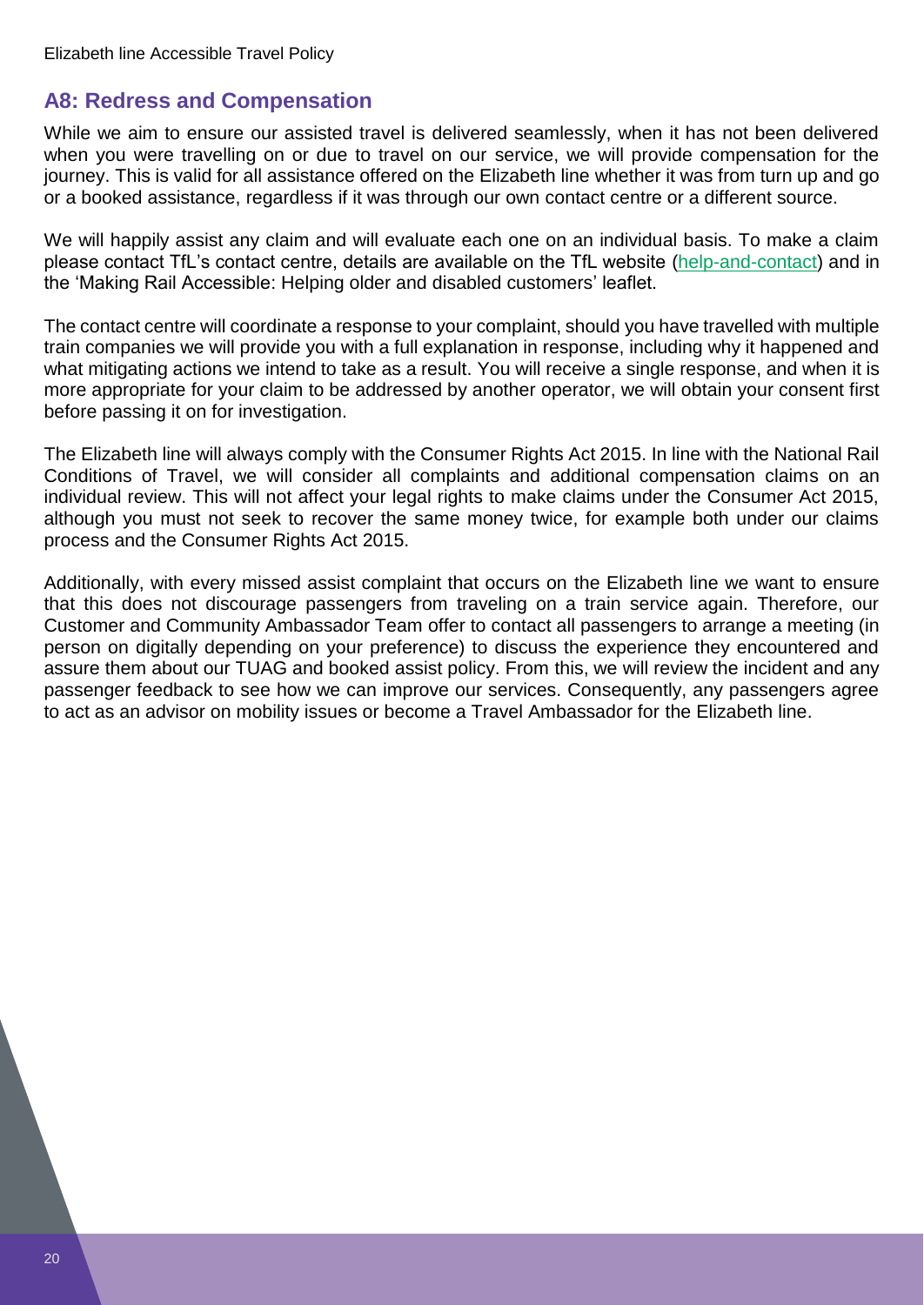## <span id="page-20-0"></span>**B. Strategy and Management**

## <span id="page-20-1"></span>**B1. Strategy**

The Elizabeth line is a rail service for London and the Southeast. The Elizabeth line is managed by Transport for London (TfL) and operated by MTR Corporation (Crossrail) Limited (MTR).

By 2022, the Elizabeth Line will connect the City, Canary Wharf, the West End and Heathrow Airport to commuter areas east and west of the capital. It will greatly improve commuting access across the capital. Upon completion, the Elizabeth Line route will serve 41 stations and run 118 km (72 miles) from Reading and Heathrow in the West, through new tunnels below central London to Shenfield and Abbey Wood in the East.

Our vision is to set a new transport standard for the UK, moving people and connecting communities better than anyone else. Our mission is to:

- Enhance our customers' experience, ensuring a safe, reliable and high-quality journey
- Actively engage with communities to move London forward
- Foster a company culture whereby we inspire, empower and develop our people
- Build our business through innovation and continuous improvement

At the Elizabeth line, we are committed to providing you with a safe, reliable and friendly service. We want to make sure that you can use our services safely and in comfort. We recognise that our customers may have different requirements when they travel with us and are committed to making each passenger's journey as easy as possible.

All Elizabeth line stations are staffed along the route from first to last train. The Elizabeth line's service is in operation between:

- Shenfield and London Liverpool Street
- Abbey Wood and Paddington
- Paddington and Heathrow Terminals 2, 3 and 4 and Reading

All trains and stations have been deep cleaned and are being revitalised. Disabled customers needing assistance will be able to use the Turn Up And Go scheme, with no need to pre-book assistance. Staff will be fully trained and equipped to assist passengers at all stations, as is the case on London Underground and London Overground services. The Elizabeth line will be fully accessible. As part of this, we will ensure we will continuously raise the awareness of assisted travel facilities at our stations; we will ensure that the provision of assisted travel is consistently reliable; and we will ensure that our staff training supports our accessibility obligations and aspirations to set a new transport standard for the UK.

The Elizabeth line is committed to improve accessibility by collaborating with Network Rail, TfL and the Department of Transport (DfT) to support the delivery and development of accessible stations. We support disabled persons groups and develop practical solutions to help our employee's better assist people with barriers to travel. Where the Elizabeth line identify opportunities for further positive changes to customer experience, they work with TfL and Network Rail to ensure considerations are included within programme works.

In addition to physical adjustments to stations and trains, the company regularly enforces its Equality and Inclusion agenda to all aspects of operations and customer service delivery. Elizabeth line strive in creating valuable continuous improvements to provide reliable, safe and friendly services to all customers. Our Station Staff, Management Team, Community Ambassadors (who work on our railway and within the wider community) and Travel Safe Officers (who help people with ticketing and ensure customer safety) are encouraged to engage with all customers and identify/address any travel concerns. More detail about the station improvements and the Elizabeth line services are available on the Transport for London website at [tfl.gov.uk/TfLrail](https://tfl.gov.uk/modes/tfl-rail/?cid=tflrail)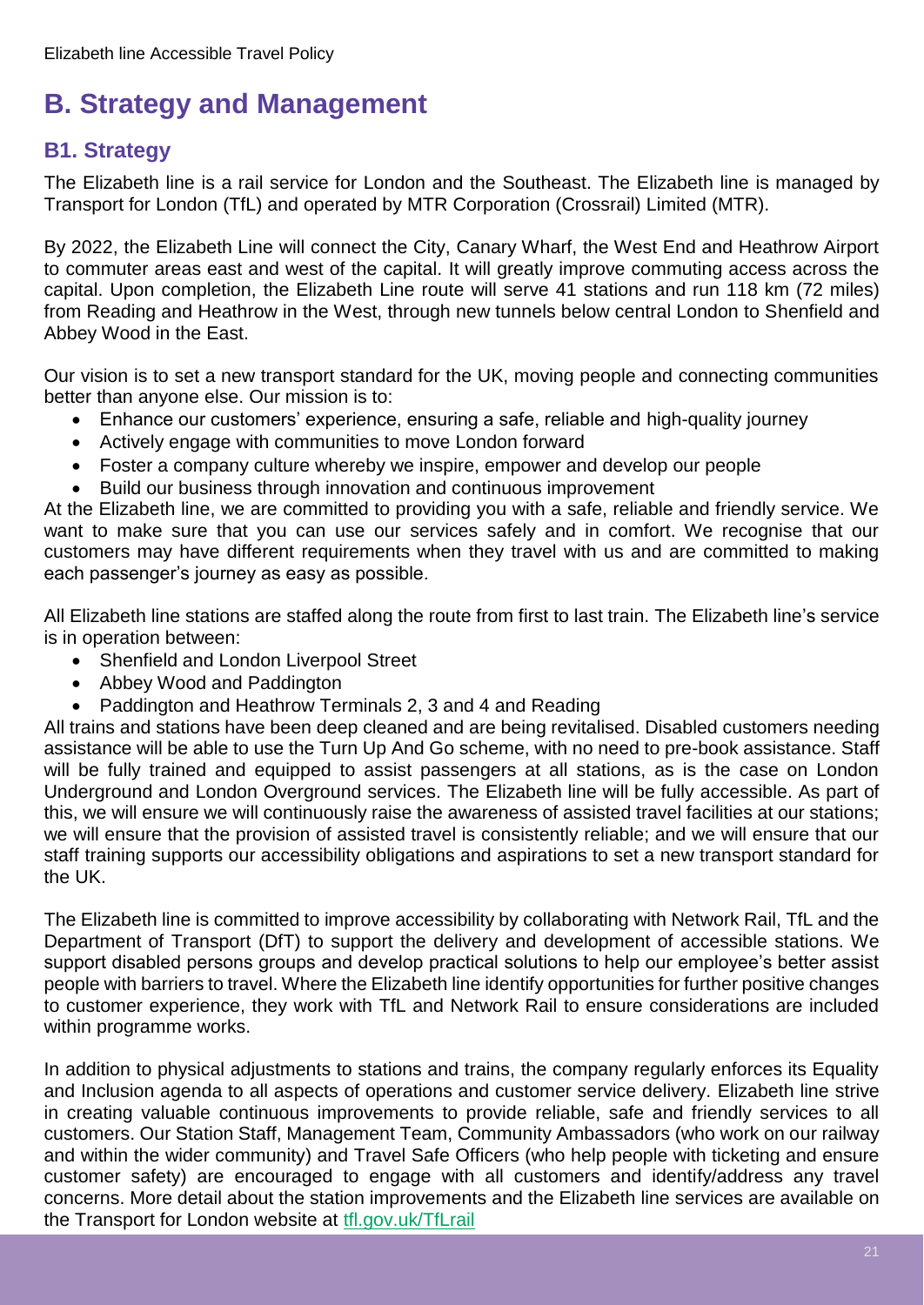## <span id="page-21-0"></span>**B2. Management arrangements**

Protecting and improving your access to rail services for is an integral part of our business strategy and is supported by Elizabeth line's Board of Directors. The Customer Experience Director is responsible for the Accessible Travel Policy (ATP), which is comprised of:

- Accessible Travel Policy: Policy Document (this document)
- Making Rail Accessible: helping older and disabled passengers (passenger information leaflet, available from stations and online)
- Elizabeth line Fleet Document
- Elizabeth line Station Document

Our Customer Experience Team review these documents annually. Since the network is under major redevelopment, policy reviewing will occur more regularly to ensure any modifications that affect the information's validity is updated. If necessary, relevant directors will implement corrective actions if any ATP requirement deficiencies are identified. All changes would be communicated internally to all staff via our Internal Communications Team. Additionally, the Office of Rail and Road Regulation (ORR) will review our ATP annually.

Establishing and maintaining our Accessible Travel Policy is a condition of our Passengers' licence (Condition 5: Provision of Services for Disabled People) and Station Licence. For compliance purposes, the Customer Experience Director and Concession Director are currently accountable for both the Passengers' Licence and the Station Licence. The principal vehicle for achieving this will be via the Elizabeth line Annual Business Plan, which includes a priority work-stream dedicated to improving the service we offer disabled customers.

The Head of Customer Experience, working closely with local managers, is responsible for the day- today implementation and compliance with our Accessible Travel Policy. This will largely be achieved through communication with the relevant managers and their teams, alongside customer satisfaction surveys, post travel research and periodic reports.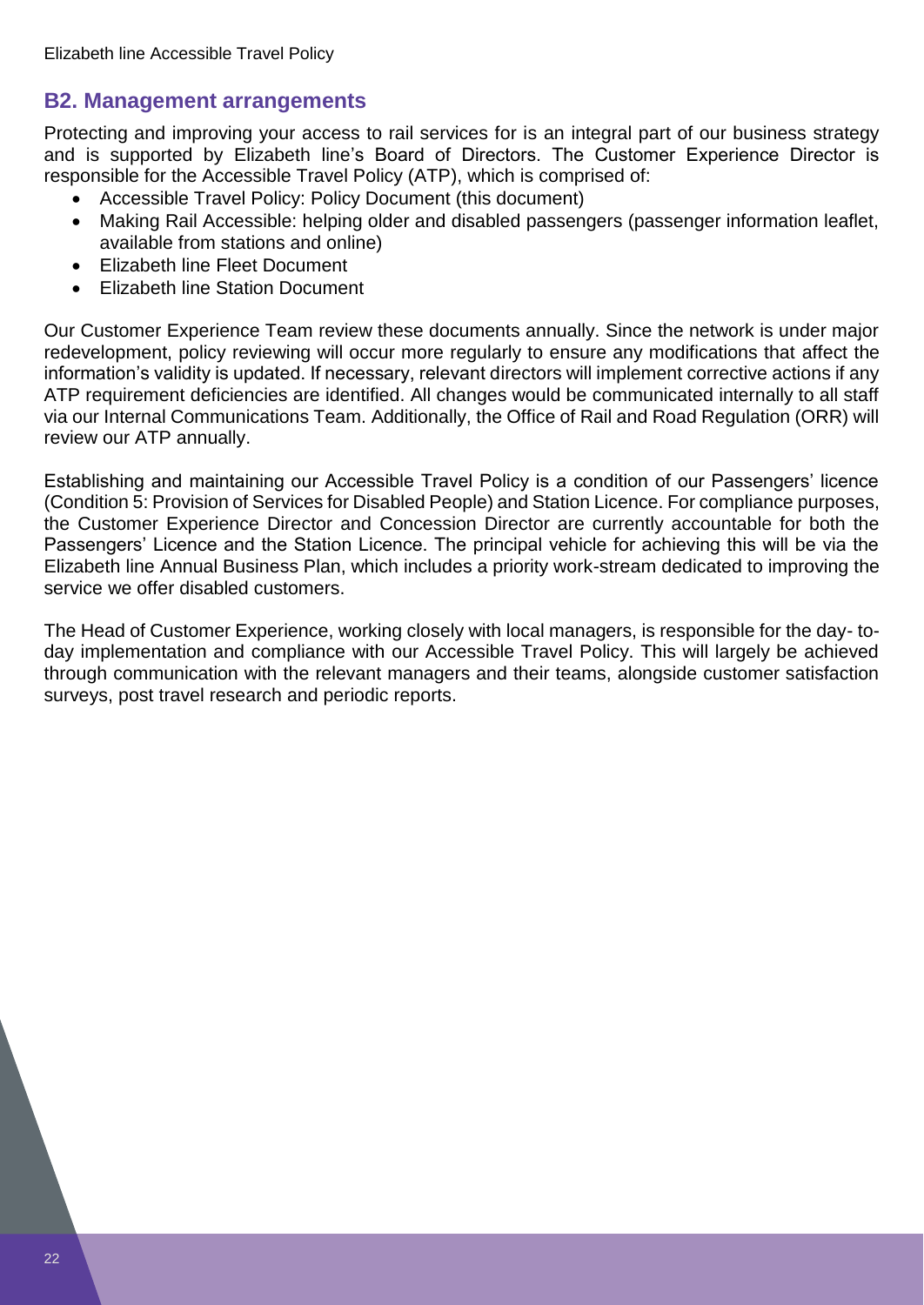## <span id="page-22-0"></span>**B3. Monitoring and evaluation**

To make sure that the provision of services to customers with disabilities is not overlooked and to monitor and evaluate our commitment within the Accessible Travel Policy, our Head of Customer Experience reviews performance through our Customer Service Dashboard on a four-weekly basis. This review ensures that the following key performance indicators are correctly addressed:

- The total number of customers who used turn up and go over the period;
- The total number of customers who booked assistance over the period;
- The total number of complaints we received about issues relating to disabled travel over the period;
- The total number of complaints received as a percentage of the journeys over the period; and
- The total number of employees who have received disability awareness training over the period.

The data collected as part of the review will be formally considered by the Customer Experience Team in order to evaluate the effectiveness of our policies. Benchmarking our service to establish what works, how we know it works, and how we improve service delivery ensures any deficiencies are identified and resolved.

We will continue to provide sufficient resource to maintain Passenger Assist, TUAG, improve assistance performance and updating information as often as practicable and at least annually. All incidents relating to assisted journeys are recorded with our Control team and monitored periodically by the Customer Experience Team. We are proud of our high success rate (96% of assistance correctly delivered) and investigate all the circumstances of any failures to prevent recurrence.

The TfL Contact Centre team will review and investigate any complaints or feedback from our disabled customers and provide a detailed response. This will ensure that any failures in our commitments are identified and resolved as quickly as possible. The local station managers to ensure policies are working in practice and make any necessary adjustments review these.

We will regularly review the accessibility travel policy and reports on findings will be sent to the DfT and the ORR. This will include details of the achievements of objectives, new initiatives to improve our service to disabled customers and any difficulties we have encountered with the implementation of this policy.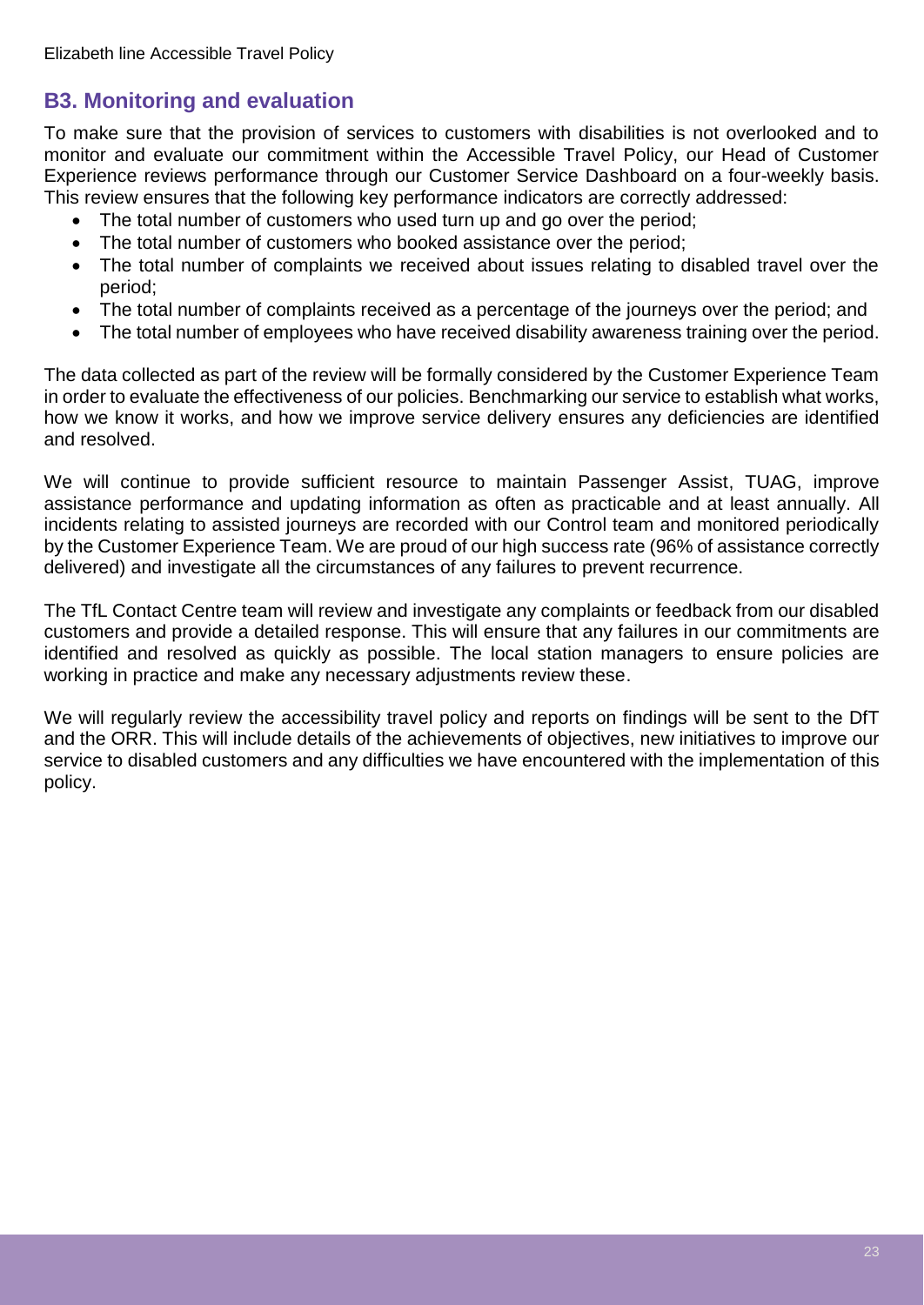## <span id="page-23-0"></span>**B4. Access improvements**

The Elizabeth line is committed to making every possible effort to meet the standards of the DfT's Code of Practice Design Standards for Accessible Railway Stations. Additionally, the Elizabeth line complies with the NTSN:PRM. Wherever possible Elizabeth line will adopt a best-practice approach to access for disabled passengers.

However, there may occasionally be circumstances where the Elizabeth line is unable to comply fully with the Code regarding:

- New or enhanced station facilities
- Refurbishment of existing trains
- Station or on-train services

In this case, Elizabeth line will approach the ORR to seek dispensation from the relevant section of the Code at the earliest possible stage after all possible options have been considered.

#### *B4.1. Stations*

In the last year, the following step-free and improvement changes have taken place:

- Acton Main Line step free access to all platforms due to new lifts and a new station building
- Ealing Broadway step free access to all platforms due to new lifts and a new station entrance and infrastructure
- Hayes and Harlington step free access to all platforms due to new lifts and improved station infrastructure
- Southall step free access to all platforms due to new lifts and improved station infrastructure
- West Drayton step free to most platforms due to new lifts and improved station infrastructure
- West Ealing step free access to all platforms due to new lifts and improved station infrastructure

To develop the Elizabeth Line, all new central stations are built to be fully step free for our customers. This includes:

- Paddington (Elizabeth Line, Lower Level)
- Tottenham Court Road (Elizabeth line)
- Farrington (Elizabeth line)
- Liverpool Street (Elizabeth line)
- Whitechapel (Elizabeth line)
- Woolwich
- Custom House
- Canary Wharf

#### *B4.2. Trains*

Currently, a mixed train fleet of class 345 and class 315 are operational between Shenfield and London Liverpool Street. The class 315 are gradually being phased. A train fleet of class 345 are in operation between London Paddington and Abbey Wood and between Reading, Heathrow and London Paddington.The new class 345 trains are compliant with NTSN: PRM and include improved accessibility features such as 4 designated wheelchair spaces, priority seating, wide full-length carriages and improved customer information systems. More information on the accessibility of Elizabeth line Fleet can be found on the website: [tfl.gov.uk/accessguides](https://tfl.gov.uk/forms/12387.aspx?cid=accessguides)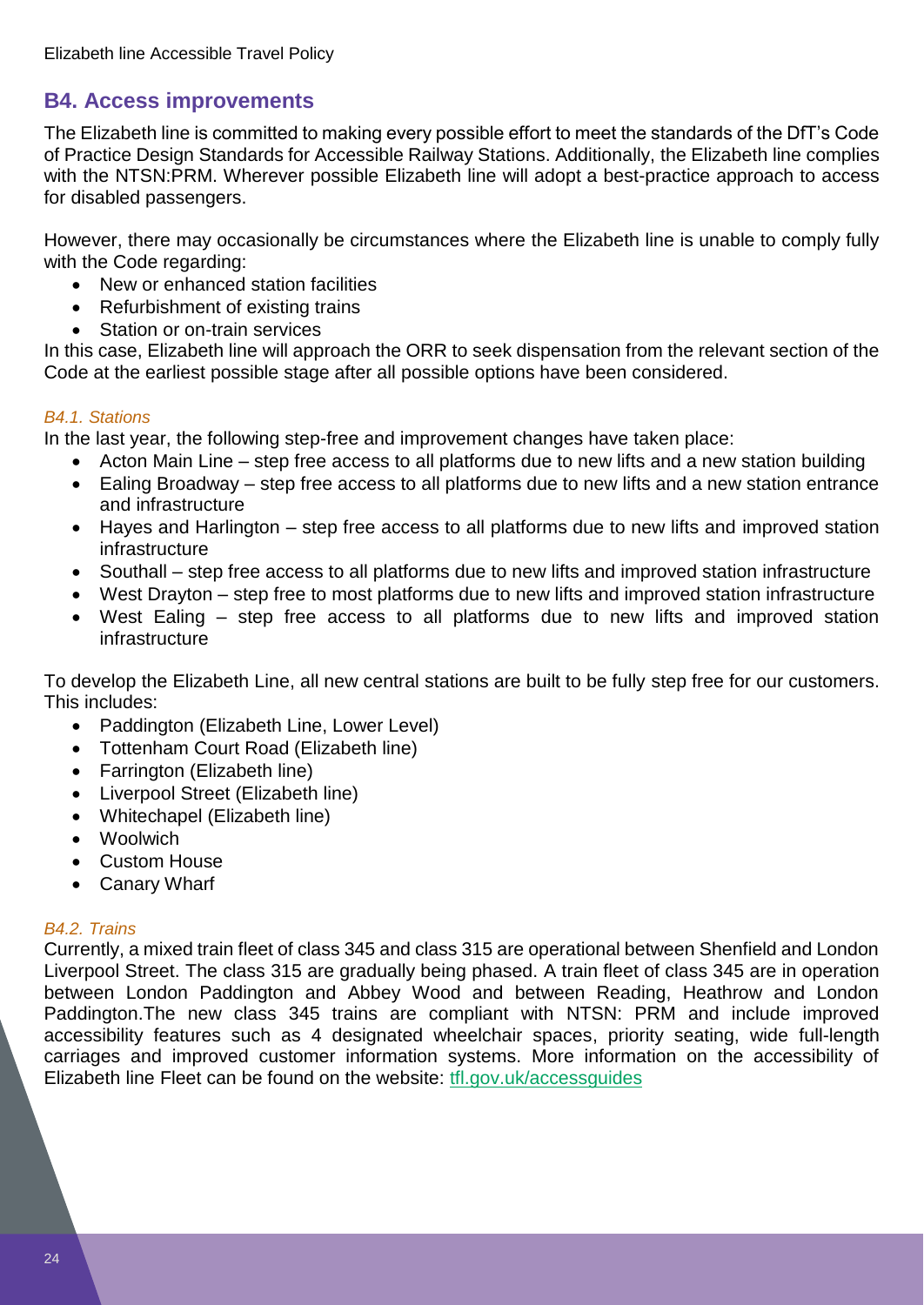## <span id="page-24-0"></span>**B5. Working with disabled passengers, local communities and local authorities**

The Elizabeth line maintain regular contact with key stakeholders on matters affecting accessibility, including ways to improve and prioritise access along our network. These include London TravelWatch; Office of Rail Regulation; Transport Focus; Disabled Persons Transport Advisory Committee (DPTAC); relevant London Boroughs and the British Transport Police (BTP).

We consult on the content of our improvements programmes and maintain a regular dialogue with local user groups, charities and councils. We endeavour to attend user groups, local transport liaison, local authority mobility forums and industry-related accessibility meetings. We are also committed to building our relationships and working directly with our representative groups.

- Ageless Teenagers in Ilford
- Brentwood Access Group
- CoLAG (City of London Accessibility Group)
- Green Corridor
- Havering Association for People with Disabilities
- London Visio
- MENCAP (Ealing, Southall, Ilford and Romford)
- RNIB
- Sight Havering,
- Sycamore Trust (specialises in autism)
- TfL Accessibility team
- Transport for All
- Transport Sparks
- Yew Tree Centre

The Elizabeth line aims to ensure that all its customers feel safe, reliable and comfortable with the service provided. Therefore, we seek to engage with customers with barriers to travel through accessibility sessions within communities, bespoke trips along the line and personal visits to those who experienced missed assists. Our objective is to encourage confidence and invoke the option of independent sustainable travelling. The following are some of the recent initiatives we are developing:

- Train to plane at Heathrow Airport to provide seamless travel for passengers with mobility issues
- Here to help session at Queens Hospital, Romford building confidence to travel on public transport with patients who have recently become disabled
- Introducing the use of Makaton to customer facing staff
- Launching accessibility training in local schools to the network to promote awareness and safety

Elizabeth line are proud to have our own Travel Ambassadors, who are service users with a variety of barriers to travel to assist us in improving our accessibility and inclusion. These barriers include perspectives from old customers, across the autism spectrum and visual, auditory and mobility disabilities. They meet with the Customer Experience Team on a quarterly basis to discuss and support in any upcoming changes and/or improvements, which may affect accessibility matters facilities, services and processes. From this, their input is valuable.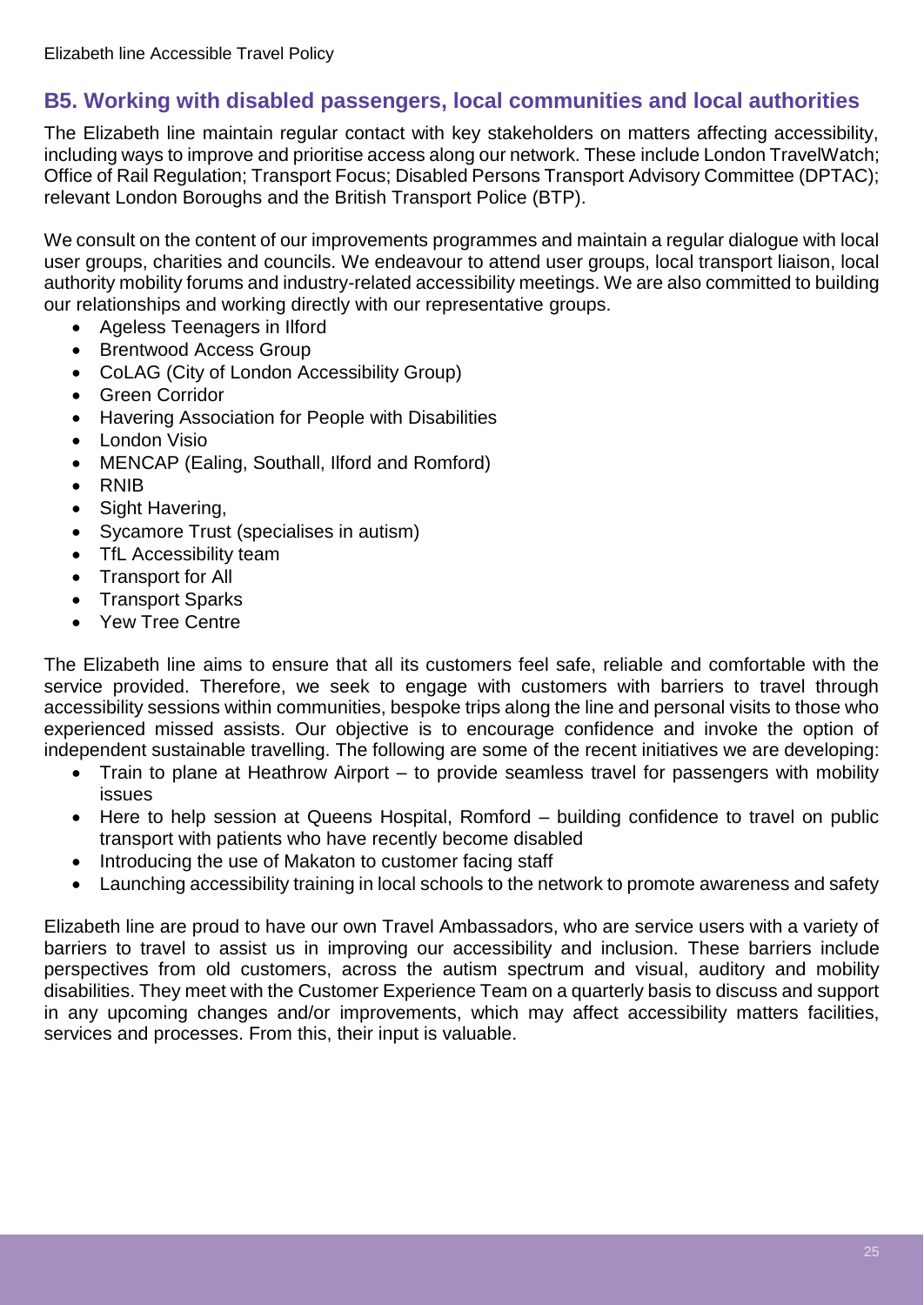## <span id="page-25-0"></span>**B6. Staff training**

It is important to the Elizabeth line that all passengers receive excellent customer service, especially those with any barriers to travel. Therefore, as part of our corporate induction, all employees entering the business (regardless of role) receive specific training in disability awareness and equality legislation. The material aims to build delegates' knowledge and skills to enable them to best meet the needs of our disabled passengers; and do this in accordance with both the law, the Equality Act 2010, and Elizabeth line's commitment to continuously improve current standards of accessibility to our services for all our passengers.

The delegates' objectives by the end are to:

- understand the concepts of discrimination, equality, diversity and equal opportunities and applying key anti-discriminatory practices
- understand disabled people and what possible barriers they may face on our network
- examine the issues of stereotype and perceptions
- examine the importance, application and relevance of our equality and diversity policy and the Equality Act 2010
- exploring personal attitudes, values, beliefs and prejudices and understanding their origin
- developing appropriate action planning tools to advance equity and non-discriminatory practice within work

In addition to the above, front-line employees require the following additional knowledge, which is predominantly delivered in a classroom-based setting:

- Complete local station inductions to understand how to deliver passenger assistance safely and reliably
	- o Learn how to use the required equipment for assistance, such as radio communication, manual boarding ramps, wheelchairs and induction loops
	- o Understand the accessibility features and services of the network
	- o Learn how to use our customer experience app to access up to date information on facilities and service performance
- Attend Customer First training within 3 months of starting
	- o Understand how to recognise, engage, support and communicate with disabled passengers
	- o Undergo an experiential session which illuminates a VIP's experience to understand in detail the barriers they address and the support that they require
- Complete the bespoke Quality Performance Regime eLearning training. This is an interactive game which covers passenger's scenarios

Elizabeth line are reviewing and, where necessary, will amend training content to ensure that it is consistent with the nine mandatory training outcomes set out in the new ORR's Guidance.

Mandatory training outcomes:

1. Understanding disabled people and their everyday challenges: challenging misconceptions and understanding barriers to access and inclusion.

2. Equality Legislation: exploring and understanding the Equality Act 2010.

3. Defining Disability: an introduction to the various definitions of disability and the appropriate terminology.

4. Recognising passengers who need assistance: exploring physical and non-physical impairments to enable staff to assess individual needs and provide appropriate assistance.

- 5. Railway Regulatory Framework: understanding regulations and policies that are relevant within the railway industry
	- 6. Passenger Assist: how it works for disabled passengers and the staff's role in delivering the service